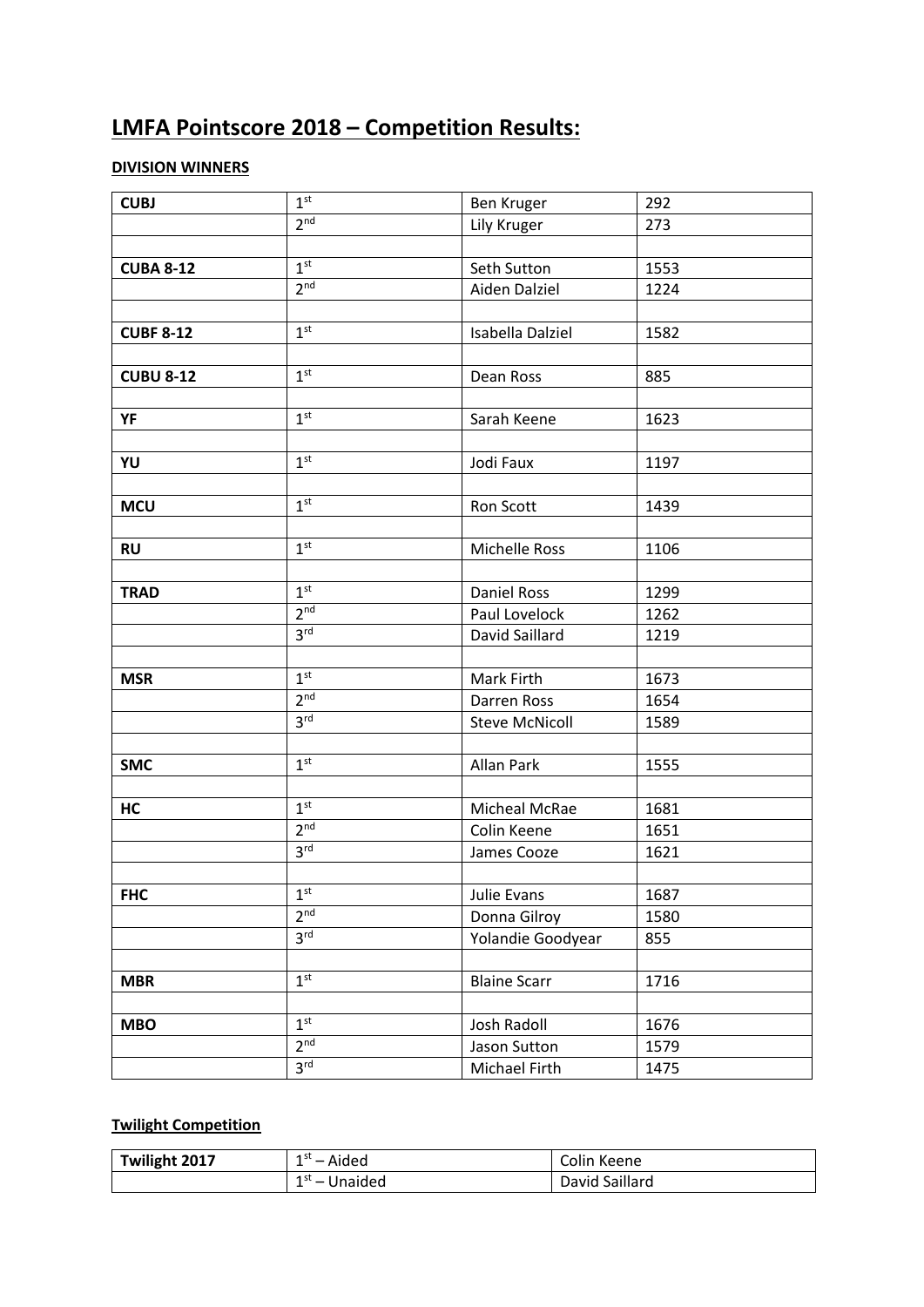#### **Perpetual Trophies**

| Cub Female Champion:      | Isabella Dalziel    | 1582 |
|---------------------------|---------------------|------|
| Cub Male Champion:        | Seth Sutton         | 1553 |
| Youth Female Champion:    | Sarah Keene         | 1623 |
| Youth Male Champion:      | Unawarded           |      |
| Senior Male Champion:     | <b>Blaine Scarr</b> | 1731 |
| Senior Female Champion:   | Julie Evans         | 1687 |
| <b>Unaided Champion:</b>  | Ron Scott           | 1439 |
| Club Shooter of the Year: | Micheal McRae       | 4822 |
| Club Member of the Year:  | <b>Allan Park</b>   |      |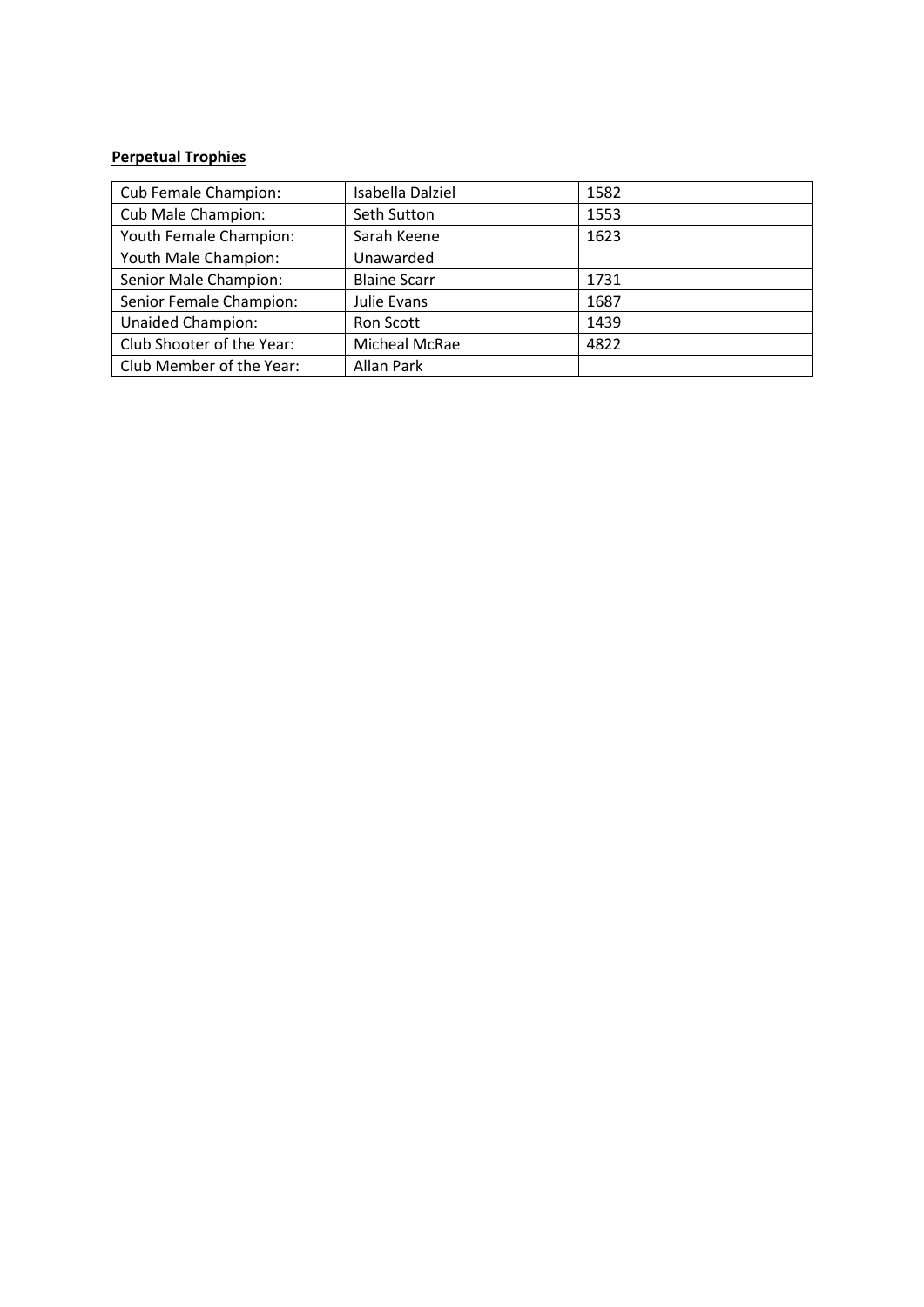# Results Collated by Division - SUMMARY OF TOTALS<br>Dointscore 2018 Pointscore 2018

**Minimum 6 scoresheets submissions to qualify**

**Results calculated as Aggregate of Top 6 scores**

|  | <b>QUALIFIED competitors ranked above NON-QUALIFIED</b> |  |  |  |  |
|--|---------------------------------------------------------|--|--|--|--|
|--|---------------------------------------------------------|--|--|--|--|

| <b>CUBJ</b> |                          | <b>Aggregate</b> | (Average) | (Strike Rate) |                 |    |               |
|-------------|--------------------------|------------------|-----------|---------------|-----------------|----|---------------|
|             | <b>Ben Kruger</b>        | 292              | (48)      | (27)          | scoresheets: 10 |    | QUALIFIED     |
|             | <b>Lily Kruger</b>       | 273              | (45)      | (25)          | scoresheets: 11 |    | QUALIFIED     |
|             | <b>Crystal Robertson</b> | 446              | (223)     | (74)          | scoresheets: 2  |    | NOT qualified |
|             | <b>CUBA 8-12</b>         | <b>Aggregate</b> | (Average) | (Strike Rate) |                 |    |               |
|             | <b>Seth Sutton</b>       | 1553             | (258)     | (86)          | scoresheets:    | 11 | QUALIFIED     |
|             | <b>Aiden Dalziel</b>     | 1224             | (204)     | (68)          | scoresheets: 13 |    | QUALIFIED     |
|             | <b>CUBF 8-12</b>         | <b>Aggregate</b> | (Average) | (Strike Rate) |                 |    |               |
|             | <b>Isabella Dalziel</b>  | 1582             | (263)     | (87)          | scoresheets: 15 |    | QUALIFIED     |
|             | <b>CUBU 8-12</b>         | <b>Aggregate</b> | (Average) | (Strike Rate) |                 |    |               |
|             | <b>Dean Ross</b>         | 885              | (147)     | (49)          | scoresheets:    | 12 | QUALIFIED     |
|             | Levi Van Genderen        | 354              | (88)      | (39)          | scoresheets: 4  |    | NOT qualified |
|             | <b>YMR 13-14</b>         | <b>Aggregate</b> | (Average) | (Strike Rate) |                 |    |               |
|             | <b>SAM RAWLINSON</b>     | 208              | (208)     | (69)          | scoresheets: 1  |    | NOT qualified |
|             | <b>YMR 15-17</b>         | <b>Aggregate</b> | (Average) | (Strike Rate) |                 |    |               |
|             | <b>Cooper Macalpine</b>  | 237              | (237)     | (79)          | scoresheets: 1  |    | NOT qualified |
| YU          |                          | <b>Aggregate</b> | (Average) | (Strike Rate) |                 |    |               |
|             | <b>Jodi Faux</b>         | 1197             | (199)     | (66)          | scoresheets: 14 |    | QUALIFIED     |
| <b>YF</b>   |                          | <b>Aggregate</b> | (Average) | (Strike Rate) |                 |    |               |
|             | <b>Sarah Keene</b>       | 1623             | (270)     | (90)          | scoresheets: 8  |    | QUALIFIED     |
| <b>MCU</b>  |                          | <b>Aggregate</b> | (Average) | (Strike Rate) |                 |    |               |
|             | <b>Ronald Scott</b>      | 1439             | (239)     | (79)          | scoresheets:    | 11 | QUALIFIED     |
|             | <b>Nathan Brown</b>      | 194              | (194)     | (64)          | scoresheets: 1  |    | NOT qualified |
|             | <b>Paul Lovelock</b>     | 179              | (179)     | (59)          | scoresheets: 1  |    | NOT qualified |
| <b>RU</b>   |                          | <b>Aggregate</b> | (Average) | (Strike Rate) |                 |    |               |
|             | <b>Michelle Ross</b>     | 1106             | (184)     | (61)          | scoresheets: 16 |    | QUALIFIED     |
|             | <b>Elissa Morrison</b>   | 221              | (73)      | (24)          | scoresheets: 3  |    | NOT qualified |
|             | <b>Daniel Ross</b>       | 186              | (186)     | (62)          | scoresheets: 1  |    | NOT qualified |
|             | <b>Jocelyn Milburn</b>   | 134              | (134)     | (44)          | scoresheets: 1  |    | NOT qualified |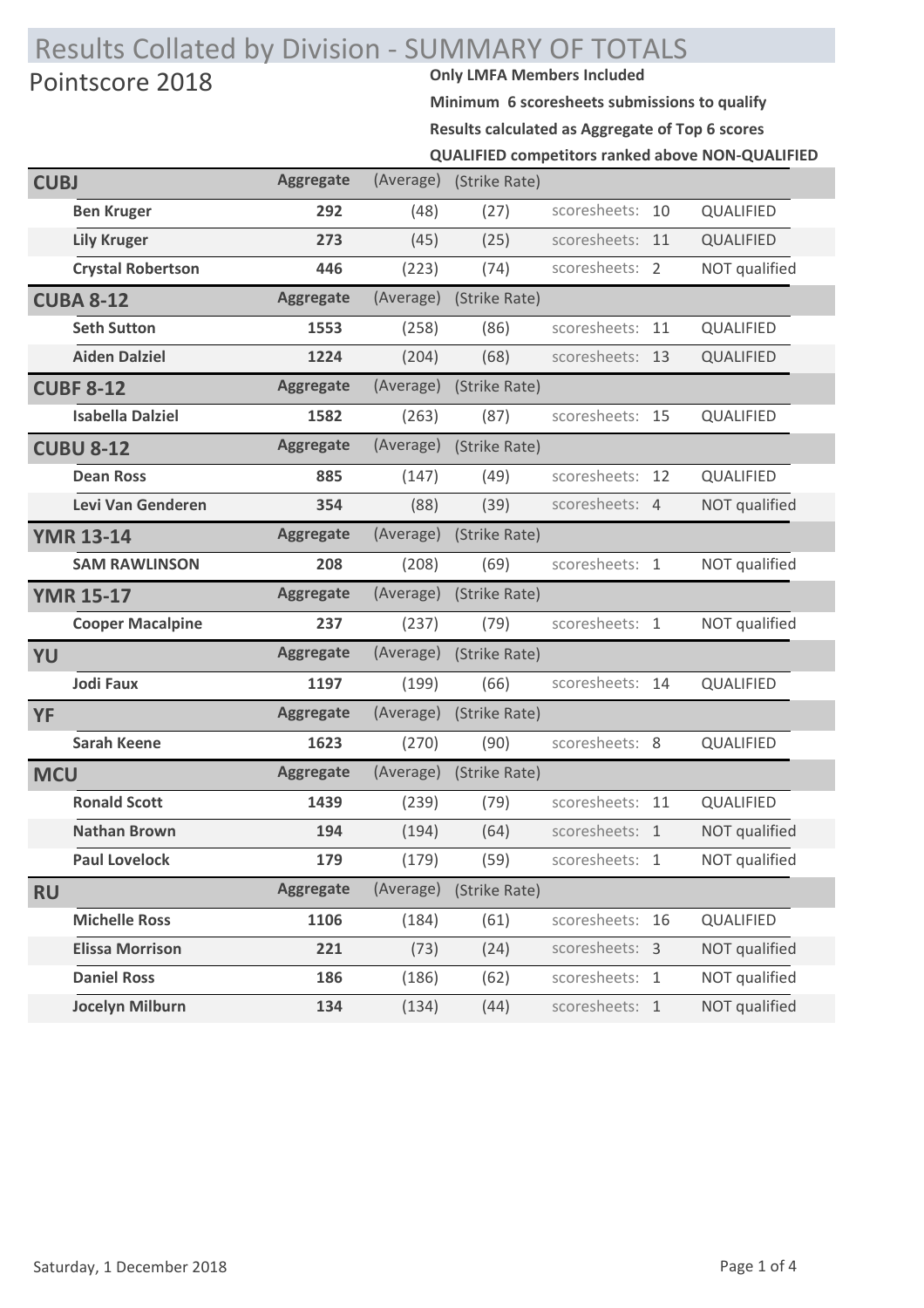| <b>TRAD</b> |                        | <b>Aggregate</b> | (Average) | (Strike Rate) |                 |    |                      |
|-------------|------------------------|------------------|-----------|---------------|-----------------|----|----------------------|
|             | <b>Daniel Ross</b>     | 1299             | (216)     | (72)          | scoresheets:    | 16 | QUALIFIED            |
|             | <b>Paul Lovelock</b>   | 1262             | (210)     | (70)          | scoresheets:    | 12 | <b>QUALIFIED</b>     |
|             | <b>David Saillard</b>  | 1219             | (203)     | (67)          | scoresheets:    | 13 | QUALIFIED            |
|             | <b>Trevor Evans</b>    | 1194             | (199)     | (66)          | scoresheets:    | 13 | QUALIFIED            |
|             | <b>Robin Dalziel</b>   | 1028             | (171)     | (57)          | scoresheets: 17 |    | QUALIFIED            |
|             | <b>Robert McBride</b>  | 1009             | (168)     | (56)          | scoresheets: 6  |    | QUALIFIED            |
|             | <b>Colin Reichel</b>   | 779              | (129)     | (43)          | scoresheets: 7  |    | QUALIFIED            |
|             | <b>Bernard Malone</b>  | 721              | (120)     | (40)          | scoresheets: 7  |    | QUALIFIED            |
|             | <b>Craig Reay</b>      | 677              | (112)     | (37)          | scoresheets: 9  |    | QUALIFIED            |
|             | <b>URI HARRINGTON</b>  | 474              | (94)      | (39)          | scoresheets: 5  |    | NOT qualified        |
|             | <b>Nathan McKerrow</b> | 455              | (113)     | (43)          | scoresheets: 4  |    | NOT qualified        |
|             | <b>Allan McKerrow</b>  | 421              | (140)     | (56)          | scoresheets: 3  |    | NOT qualified        |
|             | <b>Craig Robertson</b> | 134              | (134)     | (44)          | scoresheets: 1  |    | NOT qualified        |
|             | <b>William Henry</b>   | 117              | (117)     | (39)          | scoresheets: 1  |    | NOT qualified        |
|             |                        |                  |           |               |                 |    |                      |
| <b>MSR</b>  |                        | <b>Aggregate</b> | (Average) | (Strike Rate) |                 |    |                      |
|             | <b>Mark Firth</b>      | 1673             | (278)     | (92)          | scoresheets: 16 |    | QUALIFIED            |
|             | <b>Darren Ross</b>     | 1654             | (275)     | (91)          | scoresheets:    | 12 | QUALIFIED            |
|             | <b>Steven McNicoll</b> | 1589             | (264)     | (88)          | scoresheets: 8  |    | QUALIFIED            |
|             | <b>Norman Sager</b>    | 1547             | (257)     | (85)          | scoresheets: 16 |    | QUALIFIED            |
|             | <b>Gary Young</b>      | 1400             | (233)     | (77)          | scoresheets: 7  |    | QUALIFIED            |
|             | <b>Paul Jurskis</b>    | 1381             | (230)     | (76)          | scoresheets: 8  |    | QUALIFIED            |
|             | <b>Dion Minns</b>      | 1037             | (207)     | (76)          | scoresheets: 5  |    | NOT qualified        |
|             | <b>Craig Perry</b>     | 985              | (197)     | (65)          | scoresheets: 5  |    | <b>NOT</b> qualified |
|             | <b>Neal Walker</b>     | 128              | (128)     | (42)          | scoresheets: 1  |    | NOT qualified        |
|             | <b>Simeon Weir</b>     | 71               | (71)      | (47)          | scoresheets: 1  |    | NOT qualified        |
| <b>SMC</b>  |                        | <b>Aggregate</b> | (Average) | (Strike Rate) |                 |    |                      |
|             | <b>Allan Park</b>      | 1555             | (259)     | (86)          | scoresheets: 15 |    | QUALIFIED            |
|             | <b>Rod Shorten</b>     | 683              | (227)     | (75)          | scoresheets: 3  |    | NOT qualified        |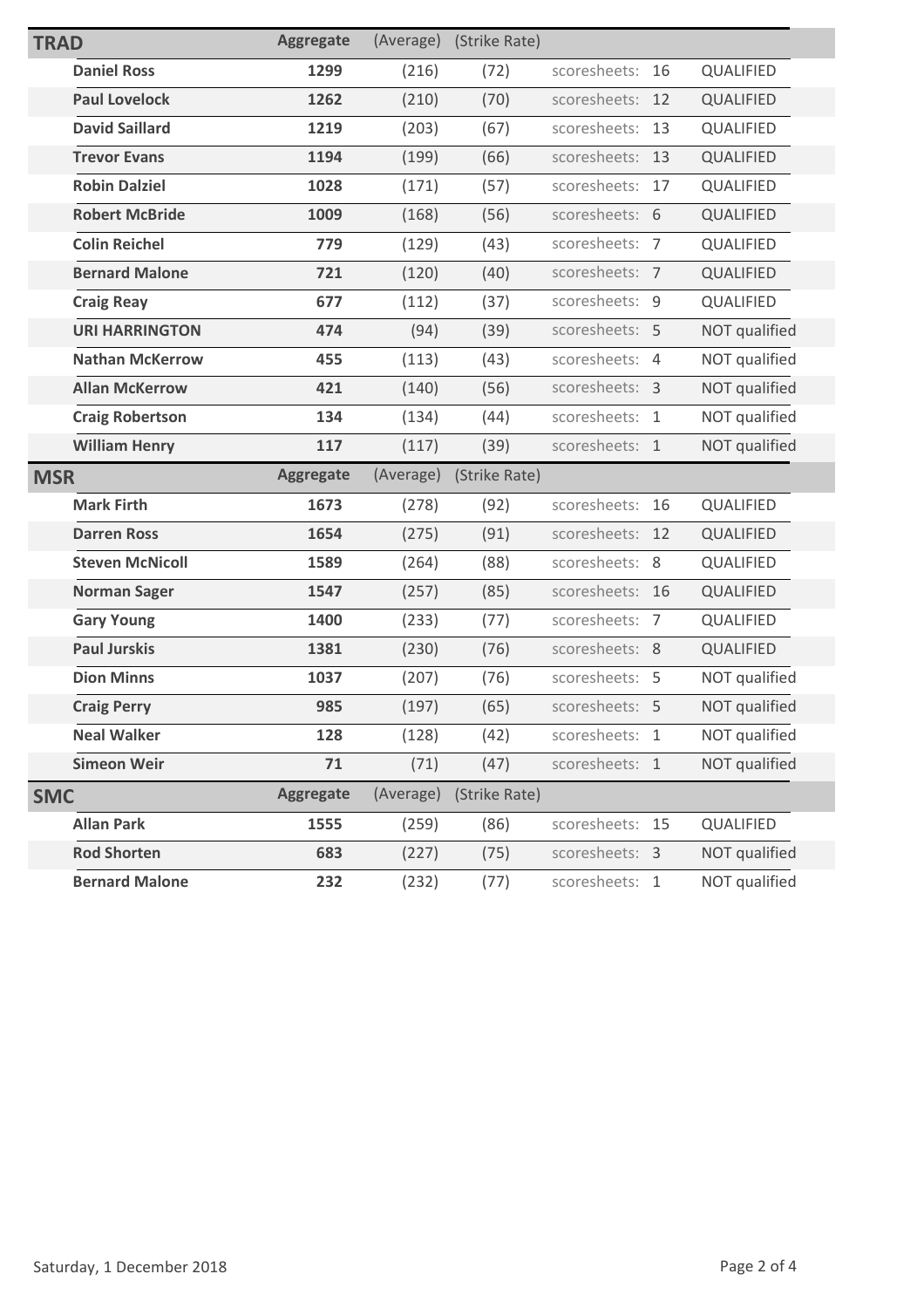| <b>HC</b>  |                          | <b>Aggregate</b> | (Average) | (Strike Rate) |                 |    |                  |
|------------|--------------------------|------------------|-----------|---------------|-----------------|----|------------------|
|            | <b>Micheal McRae</b>     | 1681             | (280)     | (93)          | scoresheets:    | 18 | QUALIFIED        |
|            | <b>Colin Keene</b>       | 1651             | (275)     | (91)          | scoresheets:    | 18 | <b>QUALIFIED</b> |
|            | <b>James Cooze</b>       | 1621             | (270)     | (90)          | scoresheets:    | 11 | QUALIFIED        |
|            | <b>GREG RAWLINSON</b>    | 1619             | (269)     | (89)          | scoresheets:    | 15 | QUALIFIED        |
|            | <b>Craig Forbes</b>      | 1524             | (254)     | (84)          | scoresheets:    | 15 | QUALIFIED        |
|            | <b>Stephen Bruce</b>     | 1491             | (248)     | (82)          | scoresheets:    | 12 | QUALIFIED        |
|            | <b>Paul Faux</b>         | 1285             | (214)     | (71)          | scoresheets:    | 13 | QUALIFIED        |
|            | <b>Eric Kruger</b>       | 891              | (148)     | (84)          | scoresheets: 10 |    | QUALIFIED        |
|            | <b>Ashley Smith</b>      | 971              | (242)     | (80)          | scoresheets: 4  |    | NOT qualified    |
|            | <b>Ryan Drosd</b>        | 938              | (187)     | (62)          | scoresheets: 5  |    | NOT qualified    |
|            | <b>Pete Gabriel</b>      | 826              | (165)     | (78)          | scoresheets: 5  |    | NOT qualified    |
|            | <b>SCOTT DAVIS</b>       | 680              | (226)     | (75)          | scoresheets: 3  |    | NOT qualified    |
|            | <b>Mathew Wilkin</b>     | 617              | (205)     | (68)          | scoresheets: 3  |    | NOT qualified    |
|            | <b>Damien Nicholl</b>    | 443              | (221)     | (73)          | scoresheets: 2  |    | NOT qualified    |
|            | <b>Craig Robertson</b>   | 269              | (269)     | (89)          | scoresheets: 1  |    | NOT qualified    |
|            | <b>Jeffrey Farrow</b>    | 193              | (193)     | (64)          | scoresheets: 1  |    | NOT qualified    |
|            | <b>Michael McCartin</b>  | 191              | (191)     | (63)          | scoresheets: 1  |    | NOT qualified    |
|            | <b>Nathan Brown</b>      | 189              | (189)     | (63)          | scoresheets: 1  |    | NOT qualified    |
|            | <b>Trevor Evans</b>      | 175              | (175)     | (58)          | scoresheets: 1  |    | NOT qualified    |
|            | <b>Shane Gilroy</b>      | 164              | (164)     | (54)          | scoresheets: 1  |    | NOT qualified    |
|            | <b>Rodney Mills</b>      | 149              | (149)     | (49)          | scoresheets: 1  |    | NOT qualified    |
|            | <b>Matthew Lewis</b>     | 124              | (124)     | (82)          | scoresheets: 1  |    | NOT qualified    |
|            | Simon Azzopardi          | 80               | (80)      | (53)          | scoresheets: 1  |    | NOT qualified    |
| <b>FHC</b> |                          | <b>Aggregate</b> | (Average) | (Strike Rate) |                 |    |                  |
|            | <b>Julie Evans</b>       | 1687             | (281)     | (93)          | scoresheets:    | 14 | QUALIFIED        |
|            | <b>Donna Gilroy</b>      | 1580             | (263)     | (87)          | scoresheets: 8  |    | QUALIFIED        |
|            | <b>Yolandie Goodyear</b> | 855              | (142)     | (71)          | scoresheets: 11 |    | QUALIFIED        |
| <b>MBR</b> |                          | <b>Aggregate</b> | (Average) | (Strike Rate) |                 |    |                  |
|            | <b>Blaine Scarr</b>      | 1716             | (286)     | (95)          | scoresheets: 11 |    | QUALIFIED        |
|            | <b>Nathan Brown</b>      | 925              | (185)     | (61)          | scoresheets: 5  |    | NOT qualified    |
|            | <b>Trevor Evans</b>      | 483              | (241)     | (80)          | scoresheets: 2  |    | NOT qualified    |
|            | <b>SCOTT DAVIS</b>       | 121              | (121)     | (80)          | scoresheets: 1  |    | NOT qualified    |
| <b>FBR</b> |                          | <b>Aggregate</b> | (Average) | (Strike Rate) |                 |    |                  |
|            | <b>Debra Graham</b>      | 753              | (188)     | (62)          | scoresheets: 4  |    | NOT qualified    |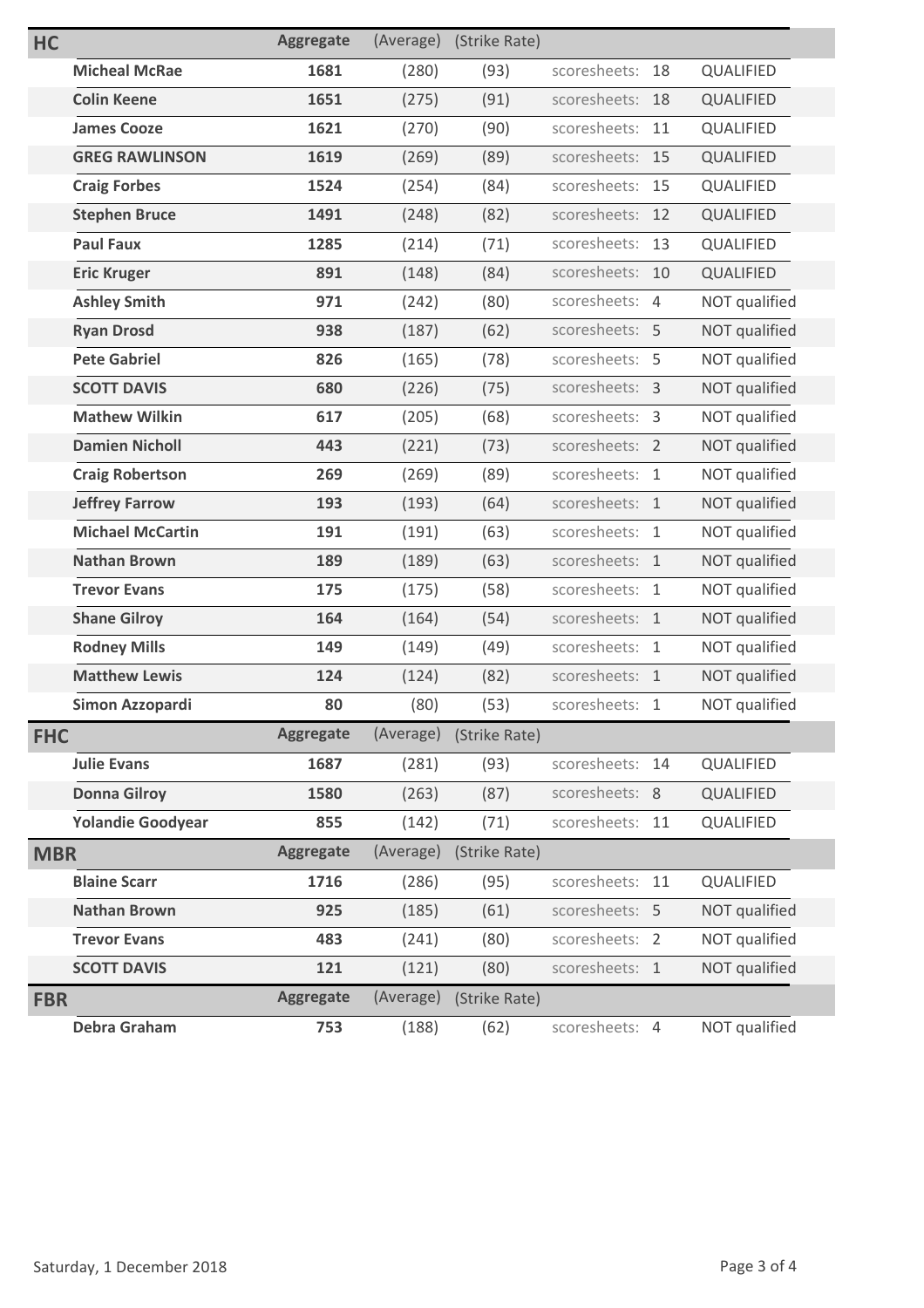| <b>MBO</b> |                        | <b>Aggregate</b> | (Average) | (Strike Rate) |                |    |                  |
|------------|------------------------|------------------|-----------|---------------|----------------|----|------------------|
|            | <b>Josh Radoll</b>     | 1676             | (279)     | (93)          | scoresheets:   | 12 | <b>QUALIFIED</b> |
|            | <b>Jason Sutton</b>    | 1579             | (263)     | (87)          | scoresheets:   | 12 | <b>QUALIFIED</b> |
|            | <b>Michael Firth</b>   | 1475             | (245)     | (89)          | scoresheets: 7 |    | <b>QUALIFIED</b> |
|            | <b>Scott Marshall</b>  | 1093             | (218)     | (72)          | scoresheets: 5 |    | NOT qualified    |
|            | <b>Robert Scott</b>    | 755              | (188)     | (71)          | scoresheets: 4 |    | NOT qualified    |
|            | <b>Gerard Miles</b>    | 572              | (143)     | (95)          | scoresheets: 4 |    | NOT qualified    |
|            | <b>Blaine Scarr</b>    | 298              | (298)     | (99)          | scoresheets: 1 |    | NOT qualified    |
|            | <b>Luke Mearrick</b>   | 168              | (168)     | (56)          | scoresheets: 1 |    | NOT qualified    |
|            | <b>Hayden Coleman</b>  | 122              | (122)     | (81)          | scoresheets: 1 |    | NOT qualified    |
| <b>NCC</b> |                        | <b>Aggregate</b> | (Average) | (Strike Rate) |                |    |                  |
|            | <b>Nathan Brown</b>    | 145              | (145)     | (48)          | scoresheets: 1 |    | NOT qualified    |
|            | <b>Elissa Morrison</b> | 79               | (79)      | (26)          | scoresheets: 1 |    | NOT qualified    |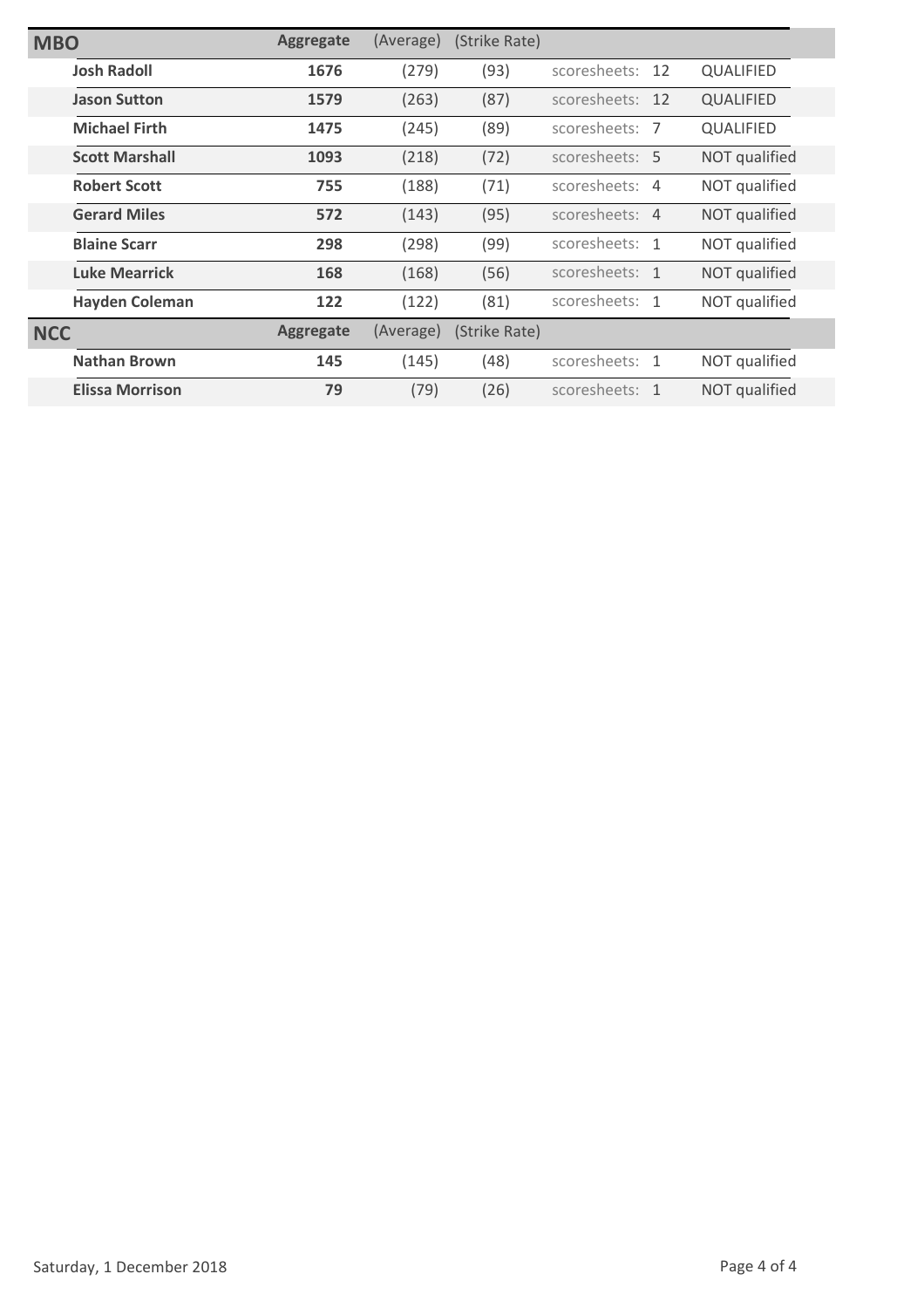# RESULTS COLLATED BY DIVISION - FULL REPORT

### Pointscore 2018 **Only LMFA Members Included**

**Report Generated 1/12/2018**

**Minimum 6 scoresheet submissions to qualify**

**Results calculated as Aggregate of Top 6 scores**

indicates score is included in total **QUALIFIED competitors ranked above NON-QUALIFIED**

| <b>CUBJ</b>              | Aggregate | (Average)  | (Strike Rate) |                |                     |                | scoresheets:   |     |                              |  |
|--------------------------|-----------|------------|---------------|----------------|---------------------|----------------|----------------|-----|------------------------------|--|
| <b>Ben Kruger</b>        | 292       | (48)       | (27)          |                |                     |                | 10             |     | QUALIFIED                    |  |
|                          |           | 5/08/2018  | 61            | $\mathbb O$    | $\mathbb O$         | $\mathbf 0$    | $\circ$        | 61  | ☑                            |  |
|                          |           | 19/08/2018 | 25            | 31             | $\mathbf 0$         | $\mathbf 0$    | $\mathbf 0$    | 56  | $\overline{\mathbf{v}}$      |  |
|                          |           | 22/07/2018 | 56            | $\mathbf 0$    | $\mathbb O$         | $\mathbf 0$    | $\circ$        | 56  | $\overline{\mathbf{v}}$      |  |
|                          |           | 23/09/2018 | 51            | $\mathbf 0$    | $\mathsf{O}\xspace$ | $\mathbf 0$    | $\mathbf 0$    | 51  | $\overline{\mathbf{v}}$      |  |
|                          |           | 18/11/2018 | 40            | $\circ$        | $\mathbf 0$         | $\mathbf 0$    | $\mathbf 0$    | 40  | $\boxed{\blacktriangledown}$ |  |
|                          |           | 21/10/2018 | 28            | $\mathbf 0$    | $\mathbb O$         | $\mathbf 0$    | $\mathbf 0$    | 28  | $\overline{\mathbf{v}}$      |  |
|                          |           | 11/03/2018 | 25            | 0              | $\mathbb O$         | $\mathbf 0$    | $\mathbf 0$    | 25  | □                            |  |
|                          |           | 4/02/2018  | 25            | $\overline{0}$ | $\overline{0}$      | $\overline{0}$ | $\theta$       | 25  | $\Box$                       |  |
|                          |           | 18/02/2018 | 23            | $\mathbb O$    | $\mathbf 0$         | $\mathbf 0$    | $\circ$        | 23  | $\Box$                       |  |
|                          |           | 15/04/2018 | $\mathbb O$   | 15             | $\,0\,$             | $\mathbf 0$    | $\circ$        | 15  | $\Box$                       |  |
| <b>Lily Kruger</b>       | 273       | (45)       | (25)          |                |                     |                | 11             |     | <b>QUALIFIED</b>             |  |
|                          |           | 19/08/2018 | 33            | 33             | $\mathbb O$         | $\mathbb O$    | $\circ$        | 66  | ☑                            |  |
|                          |           | 18/11/2018 | 60            | $\mathbf 0$    | $\mathsf{O}\xspace$ | $\mathbf 0$    | $\mathbf 0$    | 60  | ☑                            |  |
|                          |           | 21/10/2018 | 49            | $\mathbf 0$    | $\mathbf 0$         | $\mathbf 0$    | $\mathbf 0$    | 49  | $\overline{\mathbf{v}}$      |  |
|                          |           | 5/08/2018  | 38            | $\mathbf{0}$   | $\overline{0}$      | $\overline{0}$ | $\theta$       | 38  | $\overline{\mathbf{v}}$      |  |
|                          |           | 22/07/2018 | 35            | $\mathbf 0$    | $\mathbf 0$         | $\mathbf 0$    | $\mathbf 0$    | 35  | $\overline{\mathbf{v}}$      |  |
|                          |           | 4/02/2018  | 25            | $\mathbf 0$    | $\,0\,$             | $\mathbf 0$    | $\mathbf 0$    | 25  | $\overline{\mathbf{v}}$      |  |
|                          |           | 4/11/2018  | 25            | $\mathbf 0$    | $\mathbf 0$         | $\mathbf 0$    | $\mathbf 0$    | 25  | $\Box$                       |  |
|                          |           | 11/03/2018 | 20            | $\circ$        | $\mathsf{O}\xspace$ | $\mathbf 0$    | $\mathbf 0$    | 20  | □                            |  |
|                          |           | 23/09/2018 | 15            | $\mathbf 0$    | $\mathbb O$         | $\mathbf 0$    | $\mathbf 0$    | 15  | $\Box$                       |  |
|                          |           | 15/04/2018 | $\mathbf 0$   | 10             | $\overline{0}$      | $\overline{0}$ | $\overline{0}$ | 10  | $\Box$                       |  |
|                          |           | 18/02/2018 | 5             | $\mathbf 0$    | $\,0\,$             | $\mathbb O$    | $\mathbf 0$    | 5   | $\Box$                       |  |
| <b>Crystal Robertson</b> | 446       | (223)      | (74)          |                |                     |                | $\overline{2}$ |     | NOT yet qualified            |  |
|                          |           | 25/03/2018 | 121           | 109            | $\mathbf 0$         | $\mathbf 0$    | $\mathbf 0$    | 230 | $\overline{\mathbf{v}}$      |  |
|                          |           | 19/08/2018 | 107           | 109            | $\mathsf{O}\xspace$ | $\mathbf 0$    | $\mathbf 0$    | 216 | ☑                            |  |
| <b>CUBA 8-12</b>         | Aggregate | (Average)  | (Strike Rate) |                |                     |                | scoresheets:   |     |                              |  |
| <b>Seth Sutton</b>       | 1553      | (258)      | (86)          |                |                     |                | 11             |     | QUALIFIED                    |  |
|                          |           | 23/09/2018 | 148           | 139            | $\mathbb O$         | $\mathbf 0$    | $\mathbf 0$    | 287 | ☑                            |  |
|                          |           | 18/11/2018 | 127           | 132            | $\mathbf 0$         | $\mathbf 0$    | $\circ$        | 259 | $\overline{\mathbf{v}}$      |  |
|                          |           | 4/11/2018  | 125           | 132            | $\,0\,$             | $\mathbf 0$    | $\circ$        | 257 | $\overline{\mathbf{v}}$      |  |
|                          |           | 21/10/2018 | 128           | 124            | $\mathsf{O}\xspace$ | $\mathbf 0$    | $\mathbf 0$    | 252 | $\overline{\mathbf{v}}$      |  |
|                          |           | 18/02/2018 | 123           | 129            | $\mathbf 0$         | $\mathbf 0$    | $\circ$        | 252 | $\overline{\mathbf{v}}$      |  |
|                          |           | 5/08/2018  | 115           | 131            | $\mathbf 0$         | $\mathbf 0$    | $\circ$        | 246 | $\overline{\mathbf{v}}$      |  |
|                          |           | 11/03/2018 | 132           | 114            | $\mathbb O$         | $\mathbf 0$    | $\mathbf{0}$   | 246 | $\Box$                       |  |
|                          |           | 25/03/2018 | 123           | 121            | $\mathbf 0$         | $\mathbf 0$    | $\mathbf 0$    | 244 | $\Box$                       |  |
|                          |           | 7/10/2018  | 123           | 119            | $\,0\,$             | $\mathbf 0$    | $\mathbf 0$    | 242 | $\Box$                       |  |
|                          |           | 4/02/2018  | 112           | 123            | $\mathbb O$         | $\mathbf 0$    | $\circ$        | 235 | $\Box$                       |  |
|                          |           | 15/04/2018 | 112           | 106            | $\mathbf 0$         | $\mathbf 0$    | $\mathbf 0$    | 218 | $\Box$                       |  |

| <b>Aiden Dalziel</b>    | 1224      | (204)      | (68)          |             |                     |             | 13             |        | QUALIFIED               |
|-------------------------|-----------|------------|---------------|-------------|---------------------|-------------|----------------|--------|-------------------------|
|                         |           | 5/08/2018  | 101           | 116         | $\mathbb O$         | $\mathbb O$ | $\mathbb O$    | 217    | ☑                       |
|                         |           | 1/07/2018  | 109           | 97          | $\mathbb O$         | $\,0\,$     | $\mathbf 0$    | 206    | ☑                       |
|                         |           | 22/07/2018 | 105           | 98          | $\,0\,$             | $\mathbb O$ | $\mathbb O$    | 203    | ☑                       |
|                         |           | 18/11/2018 | 106           | 96          | $\mathbb O$         | $\mathbb O$ | $\bf 0$        | 202    | ☑                       |
|                         |           | 3/06/2018  | 95            | 104         | $\mathbb O$         | $\mathbb O$ | $\mathbb O$    | 199    | ✔                       |
|                         |           | 21/10/2018 | 90            | 107         | $\mathbb O$         | $\mathbb O$ | $\,0\,$        | 197    | $\overline{\mathbf{v}}$ |
|                         |           | 19/08/2018 | 81            | 113         | $\mathbb O$         | $\mathbb O$ | $\mathbb O$    | 194    | □                       |
|                         |           | 17/06/2018 | 92            | 97          | $\mathbb O$         | $\mathbb O$ | $\bf{0}$       | 189    | $\Box$                  |
|                         |           | 23/09/2018 | 87            | 91          | $\mathbb O$         | $\,0\,$     | $\mathbb O$    | 178    | $\Box$                  |
|                         |           | 4/11/2018  | 92            | 84          | $\mathbb O$         | $\mathbf 0$ | $\bf{0}$       | 176    | □                       |
|                         |           | 7/10/2018  | 89            | 80          | $\mathbb O$         | $\mathbb O$ | $\mathbb O$    | 169    | □                       |
|                         |           | 2/09/2018  | 87            | 82          | $\,0\,$             | $\,0\,$     | $\mathbb O$    | 169    | $\Box$                  |
|                         |           | 4/02/2018  | 45            | 55          | $\mathbb O$         | $\bf 0$     | $\,0\,$        | 100    | □                       |
|                         |           |            |               |             |                     |             |                |        |                         |
| <b>CUBF 8-12</b>        | Aggregate | (Average)  | (Strike Rate) |             |                     |             | scoresheets:   |        |                         |
| <b>Isabella Dalziel</b> | 1582      | (263)      | (87)          |             |                     |             | 15             |        | QUALIFIED               |
|                         |           | 3/06/2018  | 138           | 137         | $\,0\,$             | $\mathbb O$ | $\,0\,$        | 275    | ☑                       |
|                         |           | 19/08/2018 | 138           | 127         | $\mathbb O$         | $\,0\,$     | $\mathbf 0$    | 265    | $\overline{\mathbf{v}}$ |
|                         |           | 7/10/2018  | 127           | 137         | $\mathbb O$         | $\,0\,$     | $\mathbb O$    | 264    | $\overline{\mathbf{v}}$ |
|                         |           | 1/07/2018  | 135           | 126         | $\,0\,$             | $\,0\,$     | $\mathbb O$    | 261    | $\blacktriangledown$    |
|                         |           | 22/07/2018 | 129           | 130         | $\mathbb O$         | $\mathbb O$ | $\mathbb O$    | 259    | ✔                       |
|                         |           | 17/06/2018 | 128           | 130         | $\mathbb O$         | $\mathbb O$ | $\mathbb O$    | 258    | $\overline{\mathbf{v}}$ |
|                         |           | 21/10/2018 | 125           | 130         | $\mathbb O$         | $\mathbb O$ | $\mathbb O$    | 255    | □                       |
|                         |           | 2/09/2018  | 131           | 124         | $\mathbb O$         | $\mathbb O$ | $\bf 0$        | 255    | □                       |
|                         |           | 5/08/2018  | 131           | 124         | $\mathbb O$         | $\mathbb O$ | $\mathbb O$    | 255    | $\Box$                  |
|                         |           | 23/09/2018 | 124           | 128         | $\mathbb O$         | $\mathbb O$ | $\bf 0$        | 252    | □                       |
|                         |           | 18/02/2018 | 125           | 127         | $\mathbb O$         | $\mathbb O$ | $\mathbb O$    | 252    | □                       |
|                         |           | 25/03/2018 | 122           | 125         | $\mathbb O$         | $\mathbb O$ | $\mathbb O$    | 247    | □                       |
|                         |           | 6/05/2018  | 118           | 126         | $\mathbb O$         | $\mathbb O$ | $\mathbb O$    | 244    | $\Box$                  |
|                         |           | 11/03/2018 | 121           | 117         | $\mathbb O$         | $\mathbb O$ | $\mathbb O$    | 238    | □                       |
|                         |           | 4/02/2018  | 107           | $\mathbf 0$ | $\mathbb O$         | $\mathbb O$ | $\mathbb O$    | 107    | $\Box$                  |
| <b>CUBU 8-12</b>        | Aggregate | (Average)  | (Strike Rate) |             |                     |             | scoresheets:   |        |                         |
| <b>Dean Ross</b>        | 885       | (147)      | (49)          |             |                     |             | 12             |        | QUALIFIED               |
|                         |           | 1/07/2018  | 84            | 82          | $\,0\,$             | $\,0\,$     | $\mathbb O$    | 166    | ✔                       |
|                         |           | 22/07/2018 | 67            | 87          | $\mathbb O$         | $\,0\,$     | $\mathbb O$    | 154    | ☑                       |
|                         |           | 19/08/2018 | 89            | 64          | $\mathbb O$         | $\mathbb O$ | $\,0\,$        | 153    | ✔                       |
|                         |           | 5/08/2018  | 67            | 76          | $\mathbb O$         | $\mathbb O$ | $\bf 0$        | 143    | $\overline{\mathbf{v}}$ |
|                         |           | 7/10/2018  | 74            | 64          | $\mathbb O$         | $\mathbb O$ | $\,0\,$        | 138    | ☑                       |
|                         |           |            |               |             |                     | $\mathbb O$ | $\bf{0}$       |        | ☑                       |
|                         |           | 18/02/2018 | 49            | 82          | $\,0\,$             |             |                | 131    | $\Box$                  |
|                         |           | 17/06/2018 | 76            | 51          | $\mathbb O$         | $\mathbb O$ | $\mathbb O$    | 127    |                         |
|                         |           | 2/09/2018  | 79            | 48          | $\,0\,$             | $\,0\,$     | $\,0\,$        | 127    | □                       |
|                         |           | 21/10/2018 | 75            | 40          | $\mathbb O$         | $\mathbb O$ | $\mathbb O$    | 115    | $\Box$                  |
|                         |           | 4/02/2018  | 70            | 35          | $\mathbb O$         | $\mathbb O$ | $\bf 0$        | 105    | □                       |
|                         |           | 15/04/2018 | 50            | 41          | $\mathbb O$         | $\mathbb O$ | $\mathbb O$    | 91     | $\Box$                  |
|                         |           | 4/11/2018  | 41            | 33          | $\mathsf{O}\xspace$ | $\mathbf 0$ | $\bf{0}$       | 74     | □                       |
| Levi Van Genderen       | 354       | (88)       | (39)          |             |                     |             | $\overline{4}$ |        | NOT yet qualified       |
|                         |           | 11/03/2018 | 69            | 60          | $\,0\,$             | $\,0\,$     | $\mathbb O$    | 129    | ☑                       |
|                         |           | 4/02/2018  | $40\,$        | 48          | $\mathbb O$         | $\bf{0}$    | $\bf{0}$       | 88     | $\overline{\mathbf{v}}$ |
|                         |           | 1/07/2018  | $71\,$        | $\mathbb O$ | $\mathbb O$         | $\,0\,$     | $\mathbb O$    | $71\,$ | ✔                       |
|                         |           | 18/02/2018 | 66            | $\,0\,$     | $\mathbb O$         | $\mathbb O$ | $\bf{0}$       | 66     | ☑                       |
| <b>YMR 13-14</b>        | Aggregate | (Average)  | (Strike Rate) |             |                     |             | scoresheets:   |        |                         |
| <b>SAM RAWLINSON</b>    | 208       | (208)      | (69)          |             |                     |             | $\mathbf{1}$   |        | NOT yet qualified       |
|                         |           | 11/03/2018 | 99            | 109         | $\mathbb O$         | $\mathbf 0$ | $\mathbf 0$    | 208    | ☑                       |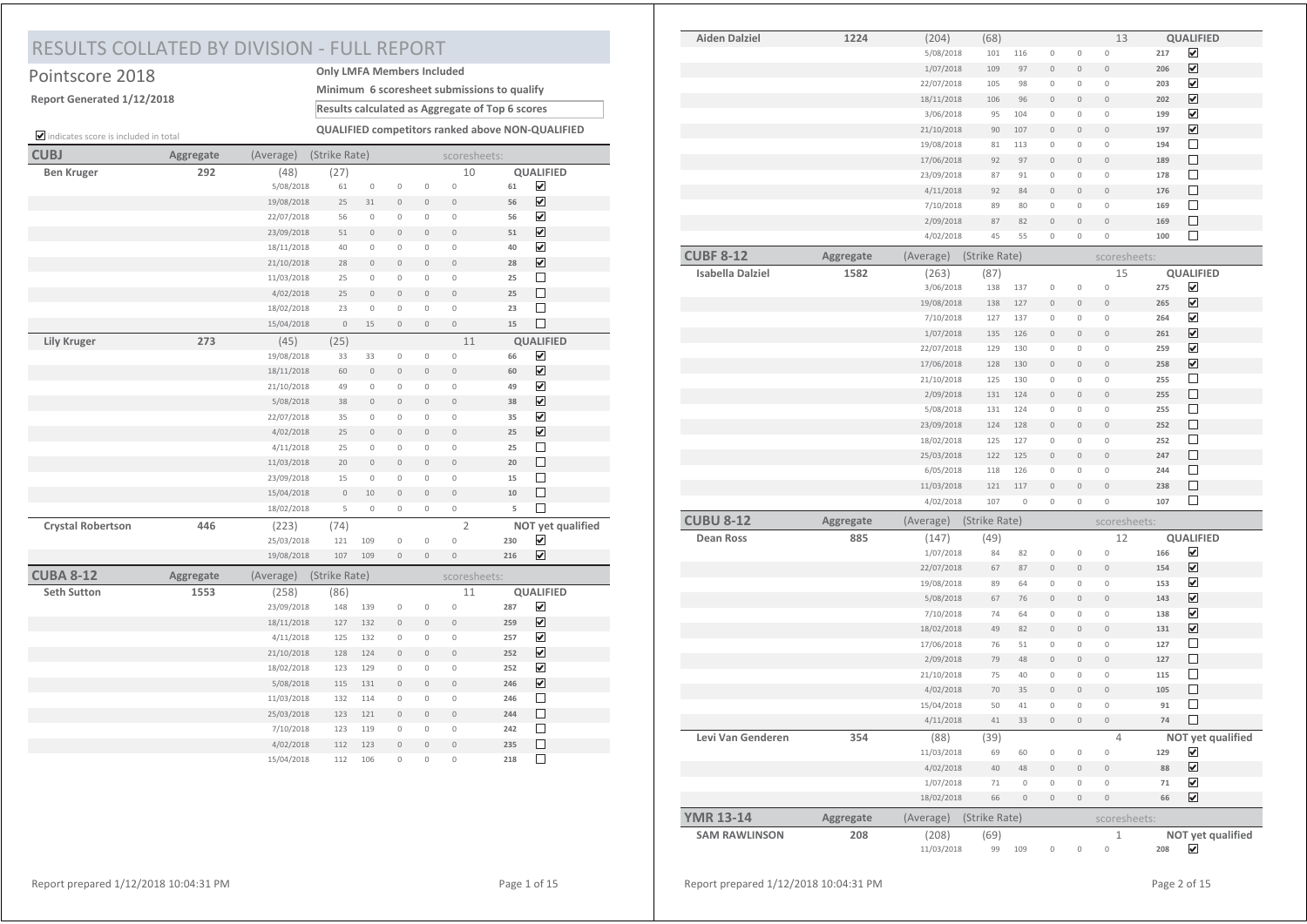| <b>RU</b>              | Aggregate | (Average)  | (Strike Rate) |             |                |                     | scoresheets:        |     |                         |
|------------------------|-----------|------------|---------------|-------------|----------------|---------------------|---------------------|-----|-------------------------|
| <b>Michelle Ross</b>   | 1106      | (184)      | (61)          |             |                |                     | 16                  |     | <b>QUALIFIED</b>        |
|                        |           | 22/07/2018 | 101           | 92          | $\mathbf 0$    | $\mathbf 0$         | $\mathbf 0$         | 193 | $\blacktriangledown$    |
|                        |           | 19/08/2018 | 99            | 94          | $\mathbf 0$    | $\mathbf 0$         | $\mathbf 0$         | 193 | ☑                       |
|                        |           | 4/11/2018  | 99            | 87          | $\mathbf 0$    | $\mathbb O$         | $\overline{0}$      | 186 | $\overline{\mathbf{v}}$ |
|                        |           | 21/10/2018 | 94            | 86          | $\mathbf 0$    | $\overline{0}$      | $\overline{0}$      | 180 | $\blacktriangledown$    |
|                        |           | 5/08/2018  | 92            | 87          | $\mathbb O$    | 0                   | $\mathbf 0$         | 179 | $\blacktriangledown$    |
|                        |           | 3/06/2018  | 82            | 93          | $\mathbf 0$    | $\mathbf 0$         | $\bf{0}$            | 175 | ☑                       |
|                        |           | 25/03/2018 | 96            | 74          | $\mathbf 0$    | $\mathbf{0}$        | $\mathbf{0}$        | 170 | П                       |
|                        |           | 1/07/2018  | 81            | 87          | $\overline{0}$ | $\overline{0}$      | $\overline{0}$      | 168 | П                       |
|                        |           | 7/10/2018  | 78            | 84          | $\mathbf 0$    | $\mathbf 0$         | $\mathbf{0}$        | 162 | П                       |
|                        |           | 23/09/2018 | 68            | 69          | $\overline{0}$ | $\overline{0}$      | $\overline{0}$      | 137 | $\Box$                  |
|                        |           | 11/03/2018 | 74            | 61          | $\mathbf 0$    | 0                   | $\mathsf{O}\xspace$ | 135 | $\Box$                  |
|                        |           | 18/02/2018 | 58            | 71          | $\mathbf 0$    | $\overline{0}$      | $\overline{0}$      | 129 | □                       |
|                        |           | 4/02/2018  | 61            | 61          | $\mathbf 0$    | $\overline{0}$      | $\mathsf{O}\xspace$ | 122 | $\Box$                  |
|                        |           | 2/09/2018  | 63            | 57          | $\bf{0}$       | $\mathbf 0$         | $\mathbf 0$         | 120 | $\Box$                  |
|                        |           | 17/06/2018 | 51            | 63          | $\mathbf 0$    | $\mathbb O$         | $\mathbb O$         | 114 | $\Box$                  |
|                        |           | 15/04/2018 | 43            | 69          | $\mathbf{0}$   | $\overline{0}$      | $\mathbf{0}$        | 112 | □                       |
| <b>Elissa Morrison</b> | 221       | (73)       | (24)          |             |                |                     | $\overline{3}$      |     | NOT yet qualified       |
|                        |           | 22/07/2018 | 30            | 72          | $\mathbf 0$    | $\mathbb O$         | $\mathbf 0$         | 102 | $\overline{\mathbf{v}}$ |
|                        |           | 19/08/2018 | 41            | 20          | $\overline{0}$ | $\overline{0}$      | $\overline{0}$      | 61  | $\overline{\mathbf{v}}$ |
|                        |           | 18/11/2018 | 18            | 40          | $\mathbf 0$    | $\mathbb O$         | $\mathbf 0$         | 58  | $\blacktriangledown$    |
| <b>Daniel Ross</b>     | 186       | (186)      | (62)          |             |                |                     | $\mathbf{1}$        |     | NOT yet qualified       |
|                        |           |            |               |             |                |                     |                     |     | ☑                       |
|                        |           | 4/02/2018  | 96            | 90          | $\mathbb O$    | $\mathbb O$         | $\mathbb O$         | 186 |                         |
| Jocelyn Milburn        | 134       | (134)      | (44)          |             |                |                     | $1\,$               |     | NOT yet qualified       |
|                        |           | 11/03/2018 | 88            | 46          | $\mathbb O$    | $\mathbb O$         | $\mathbf 0$         | 134 | ☑                       |
| <b>TRAD</b>            | Aggregate | (Average)  | (Strike Rate) |             |                |                     | scoresheets:        |     |                         |
| <b>Daniel Ross</b>     | 1299      | (216)      | (72)          |             |                |                     | 16                  |     | <b>QUALIFIED</b>        |
|                        |           | 5/08/2018  | 113           | 110         | $\mathbf 0$    | $\circ$             | $\mathbf 0$         | 223 | $\overline{\mathbf{v}}$ |
|                        |           | 19/08/2018 | 113           | 110         | $\mathbf 0$    | $\overline{0}$      | $\overline{0}$      | 223 | $\overline{\mathbf{v}}$ |
|                        |           | 17/06/2018 | 122           | 100         | $\mathbf 0$    | 0                   | $\mathbf 0$         | 222 | ☑                       |
|                        |           | 4/11/2018  | 113           | 103         | $\mathbf 0$    | $\overline{0}$      | $\mathbf{0}$        | 216 | ☑                       |
|                        |           | 21/10/2018 | 95            | 115         | $\mathbb O$    | $\mathbb O$         | $\mathbf 0$         | 210 | ☑                       |
|                        |           | 1/07/2018  | 112           | 93          | $\mathbf 0$    | $\mathsf{O}\xspace$ | $\mathbf 0$         | 205 | ☑                       |
|                        |           | 22/07/2018 | 102           | 100         | $\mathbf 0$    | 0                   | $\mathbf 0$         | 202 | $\Box$                  |
|                        |           | 3/06/2018  | 92            | 105         | $\overline{0}$ | $\overline{0}$      | $\overline{0}$      | 197 | $\Box$                  |
|                        |           | 7/10/2018  | 110           | 79          | $\mathbf 0$    | $\mathbb O$         | $\mathbb O$         | 189 | $\Box$                  |
|                        |           | 2/09/2018  | 95            | 94          | $\overline{0}$ | $\overline{0}$      | $\overline{0}$      | 189 | П                       |
|                        |           | 23/09/2018 | 87            | 78          | $\mathbf 0$    | $\circ$             | $\mathsf{O}\xspace$ | 165 | $\Box$                  |
|                        |           | 25/03/2018 | 66            | 88          | $\overline{0}$ | $\overline{0}$      | $\overline{0}$      | 154 | □                       |
|                        |           | 18/02/2018 | 78            | 69          | $\mathbf 0$    | $\circ$             | $\mathbf 0$         | 147 | $\Box$                  |
|                        |           | 15/04/2018 | 55            | 69          | $\bf{0}$       | $\mathbf 0$         | $\circ$             | 124 | $\Box$                  |
|                        |           | 22/07/2018 | 102           | $\mathbb O$ | $\mathbf 0$    | 0                   | $\mathsf{O}\xspace$ | 102 | $\Box$                  |

| <b>YMR 15-17</b>        | Aggregate | (Average)  | (Strike Rate) |              |                |                | scoresheets:   |     |                         |
|-------------------------|-----------|------------|---------------|--------------|----------------|----------------|----------------|-----|-------------------------|
| <b>Cooper Macalpine</b> | 237       | (237)      | (79)          |              |                |                | $\mathbf{1}$   |     | NOT yet qualified       |
|                         |           | 25/03/2018 | 118           | 119          | $\mathbb O$    | $\mathbf 0$    | $\mathbf 0$    | 237 | ☑                       |
| YU                      | Aggregate | (Average)  | (Strike Rate) |              |                |                | scoresheets:   |     |                         |
| <b>Jodi Faux</b>        | 1197      | (199)      | (66)          |              |                |                | 14             |     | <b>QUALIFIED</b>        |
|                         |           | 1/07/2018  | 112           | 107          | $\mathbf 0$    | $\mathbb O$    | $\mathbf 0$    | 219 | ☑                       |
|                         |           | 22/07/2018 | 112           | 92           | $\circ$        | $\mathbf 0$    | $\theta$       | 204 | $\overline{\mathbf{v}}$ |
|                         |           | 21/10/2018 | 102           | 99           | $\circ$        | $\mathbf 0$    | $\mathbf 0$    | 201 | $\overline{\mathbf{v}}$ |
|                         |           | 5/08/2018  | 96            | 99           | $\mathbf{0}$   | $\mathbf 0$    | $\mathbf 0$    | 195 | $\overline{\mathbf{v}}$ |
|                         |           | 18/02/2018 | 101           | 89           | $\mathbf 0$    | $\mathbb O$    | $\mathbb O$    | 190 | ☑                       |
|                         |           | 19/08/2018 | 97            | 91           | $\overline{0}$ | $\overline{0}$ | $\overline{0}$ | 188 | ☑                       |
|                         |           | 2/09/2018  | 101           | 77           | $\mathbb O$    | $\mathbf{0}$   | $\mathbb O$    | 178 | □                       |
|                         |           | 23/09/2018 | 79            | 97           | $\mathbf 0$    | $\mathbf 0$    | $\mathbf 0$    | 176 | □                       |
|                         |           | 25/03/2018 | 90            | 83           | $\mathbb O$    | $\mathbb O$    | $\mathbb O$    | 173 | □                       |
|                         |           | 15/04/2018 | 82            | 80           | $\mathbf{0}$   | $\mathbf{0}$   | $\mathbf{0}$   | 162 | □                       |
|                         |           | 4/11/2018  | 92            | 69           | $\mathbf 0$    | $\mathbf 0$    | $\mathbf 0$    | 161 | П                       |
|                         |           | 3/06/2018  | 82            | 69           | $\theta$       | $\overline{0}$ | $\overline{0}$ | 151 | □                       |
|                         |           | 4/02/2018  | 64            | 56           | $\mathbf{0}$   | $\mathbb O$    | $\mathbb O$    | 120 | □                       |
|                         |           | 17/06/2018 | 59            | $\mathbf{0}$ | $\mathbf 0$    | $\mathbf 0$    | $\mathbf 0$    | 59  | □                       |
| YF                      | Aggregate | (Average)  | (Strike Rate) |              |                |                | scoresheets:   |     |                         |
| Sarah Keene             | 1623      | (270)      | (90)          |              |                |                | 8              |     | QUALIFIED               |
|                         |           | 18/02/2018 | 137           | 144          | $\mathbf 0$    | $\mathbb O$    | $\mathbf 0$    | 281 | ☑                       |
|                         |           | 7/10/2018  | 144           | 135          | $\mathbf{0}$   | $\mathbf{0}$   | $\theta$       | 279 | ☑                       |
|                         |           | 4/11/2018  | 137           | 135          | $\mathbf 0$    | $\mathbf 0$    | $\mathbf 0$    | 272 | ☑                       |
|                         |           | 23/09/2018 | 137           | 133          | $\theta$       | $\overline{0}$ | $\overline{0}$ | 270 | ☑                       |
|                         |           | 19/08/2018 | 133           | 134          | $\theta$       | $\mathbf{0}$   | $\mathbf{0}$   | 267 | ⊽                       |
|                         |           | 1/07/2018  | 120           | 134          | $\theta$       | $\mathbf 0$    | $\mathbf 0$    | 254 | ☑                       |
|                         |           | 15/04/2018 | 109           | 137          | $\mathbf{0}$   | $\mathbf 0$    | $\circ$        | 246 | □                       |
|                         |           | 4/02/2018  | 105           | 114          | $\mathbf{0}$   | $\overline{0}$ | $\overline{0}$ | 219 | П                       |
| <b>MCU</b>              | Aggregate | (Average)  | (Strike Rate) |              |                |                | scoresheets:   |     |                         |
| <b>Ronald Scott</b>     | 1439      | (239)      | (79)          |              |                |                | 11             |     | QUALIFIED               |
|                         |           | 18/11/2018 | 125           | 136          | $\mathbf 0$    | $\mathbb O$    | $\circ$        | 261 | ☑                       |
|                         |           | 23/09/2018 | 127           | 132          | $\mathbf{0}$   | $\mathbf{0}$   | $\theta$       | 259 | $\overline{\mathbf{v}}$ |
|                         |           | 4/11/2018  | 128           | 107          | $\theta$       | $\mathbf{0}$   | $\mathbf{0}$   | 235 | ☑                       |
|                         |           | 19/08/2018 | 126           | 107          | $\mathbf 0$    | $\mathbf{0}$   | $\mathbf 0$    | 233 | ☑                       |
|                         |           | 17/06/2018 | 97            | 130          | $\theta$       | $\mathbf 0$    | $\mathbf 0$    | 227 | ⊽                       |
|                         |           | 3/06/2018  | 110           | 114          | $\Omega$       | $\Omega$       | $\overline{0}$ | 224 | ☑                       |
|                         |           | 2/09/2018  | 115           | 106          | $\mathbf 0$    | $\mathbf 0$    | $\mathbf 0$    | 221 | □                       |
|                         |           | 22/07/2018 | 116           | 103          | $\theta$       | $\circ$        | $\circ$        | 219 | □                       |
|                         |           | 25/03/2018 | 94            | 118          | $\mathbf{0}$   | $\mathbf{0}$   | $\mathbf{0}$   | 212 | □                       |
|                         |           | 6/05/2018  | 96            | 96           | $\mathbf 0$    | $\mathbf 0$    | $\overline{0}$ | 192 | $\Box$                  |
|                         |           | 18/02/2018 | 94            | 93           | $\circ$        | $\circ$        | $\mathbf 0$    | 187 | П                       |
| Nathan Brown            | 194       | (194)      | (64)          |              |                |                | $\mathbf{1}$   |     | NOT yet qualified       |
|                         |           | 19/08/2018 | 81            | 113          | $\mathbf 0$    | $\mathbf 0$    | $\circ$        | 194 | ☑                       |
| Paul Lovelock           | 179       | (179)      | (59)          |              |                |                | $1\,$          |     | NOT yet qualified       |
|                         |           | 18/02/2018 | 84            | 95           | $\mathbb O$    | $\mathbb O$    | $\mathbf 0$    | 179 | ☑                       |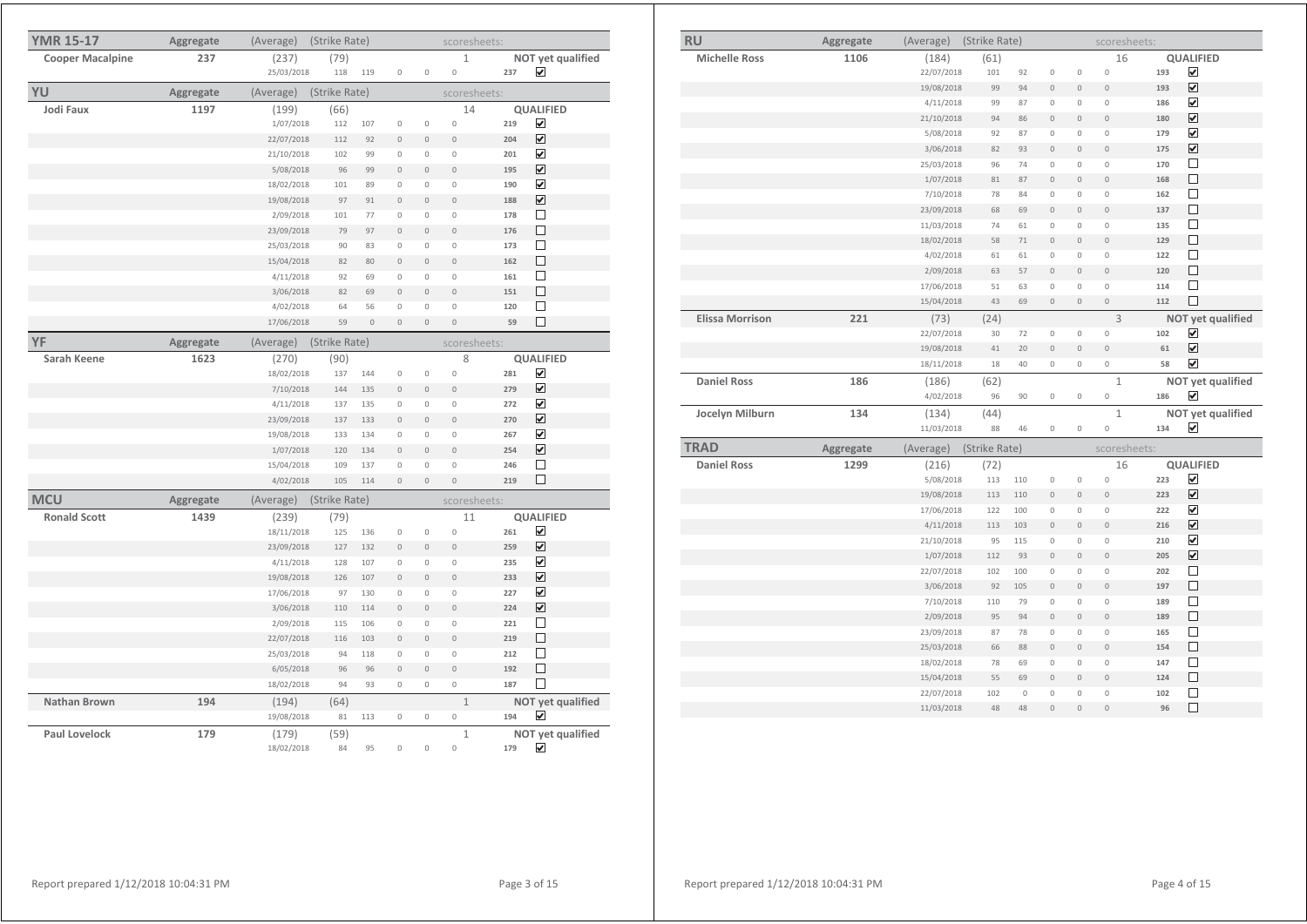| (57)<br>17<br>QUALIFIED<br>1028<br>(171)<br>☑<br>$\mathbb O$<br>182<br>22/07/2018<br>80<br>102<br>$\mathbb O$<br>$\,0\,$<br>☑<br>$\circ$<br>77<br>104<br>$\mathbf 0$<br>$\mathbf 0$<br>181<br>21/10/2018<br>☑<br>19/08/2018<br>106<br>$\mathbb O$<br>$\mathbf 0$<br>$\mathbb O$<br>179<br>73<br>$\overline{\mathbf{v}}$<br>$\mathbf 0$<br>17/06/2018<br>82<br>87<br>$\mathbf 0$<br>$\mathbf 0$<br>169<br>$\overline{\mathbf{v}}$<br>23/09/2018<br>$\mathbb O$<br>159<br>59<br>100<br>$\mathbb O$<br>$\mathbf 0$<br>☑<br>7/10/2018<br>$\mathbf 0$<br>$\mathbf 0$<br>158<br>66<br>92<br>$\mathbb O$<br>$\Box$<br>18/11/2018<br>69<br>$\mathbb O$<br>$\mathbf 0$<br>$\mathbb O$<br>155<br>86<br>П<br>74<br>$\mathbf{0}$<br>$\overline{0}$<br>150<br>4/11/2018<br>76<br>$\overline{0}$<br>$\Box$<br>5/08/2018<br>70<br>71<br>$\mathbb O$<br>$\mathbf 0$<br>$\mathbb O$<br>141<br>П<br>$\,0\,$<br>$\,0\,$<br>1/07/2018<br>$71\,$<br>69<br>$\mathbb O$<br>140<br>□<br>3/06/2018<br>$\mathbb O$<br>$\mathbb O$<br>$\mathbb O$<br>139<br>83<br>56<br>□<br>2/09/2018<br>71<br>68<br>$\mathbb O$<br>$\,0\,$<br>$\,0\,$<br>139<br>$\Box$<br>18/02/2018<br>79<br>$\mathbf 0$<br>$\mathbb O$<br>137<br>58<br>$\mathbb O$<br>$\Box$<br>$\mathbf 0$<br>$\mathbf 0$<br>$\mathbf 0$<br>130<br>6/05/2018<br>$77 \,$<br>53<br>□<br>$\mathbb O$<br>126<br>25/03/2018<br>60<br>66<br>$\mathbb O$<br>$\mathbb O$<br>$\Box$<br>$\mathbf 0$<br>4/02/2018<br>$\mathbb O$<br>$\mathbb O$<br>117<br>66<br>51<br>$\Box$<br>11/03/2018<br>109<br>61<br>48<br>$\mathbf{0}$<br>$\mathbb O$<br>$\mathbb O$<br>1009<br>6<br><b>QUALIFIED</b><br>(56)<br>(168)<br>$\blacktriangledown$<br>17/06/2018<br>105<br>$\mathbb O$<br>221<br>116<br>$\mathbb O$<br>$\mathbb O$<br>$\overline{\mathbf{v}}$<br>19/08/2018<br>80<br>97<br>$\mathbf 0$<br>$\mathbf 0$<br>$\mathbf 0$<br>177<br>☑<br>$\mathbf 0$<br>$\mathbf 0$<br>$\mathbb O$<br>11/03/2018<br>76<br>90<br>166<br>☑<br>$\circ$<br>25/03/2018<br>$\overline{0}$<br>$\mathbf 0$<br>154<br>66<br>88<br>☑<br>$\mathbf 0$<br>$\mathbf 0$<br>$\mathbf 0$<br>23/09/2018<br>148<br>92<br>56<br>$\overline{\mathbf{v}}$<br>6/05/2018<br>69<br>$\mathbb O$<br>$\mathbf 0$<br>$\mathbf 0$<br>143<br>74<br>779<br>$\overline{7}$<br>QUALIFIED<br>(129)<br>(43)<br>☑<br>6/05/2018<br>$\,0\,$<br>$\,0\,$<br>$\mathbb O$<br>148<br>84<br>64<br>☑<br>23/09/2018<br>62<br>73<br>$\mathbb O$<br>$\mathbf 0$<br>$\mathbf 0$<br>135<br>$\overline{\mathbf{v}}$<br>5/08/2018<br>65<br>$\mathbf 0$<br>$\mathbf 0$<br>$\mathbf 0$<br>131<br>66<br>$\overline{\mathbf{v}}$<br>15/04/2018<br>$\mathbf 0$<br>$\mathbf 0$<br>$\mathbf 0$<br>130<br>61<br>69<br>$\blacktriangledown$<br>18/02/2018<br>$\mathbf 0$<br>$\mathbb O$<br>118<br>65<br>53<br>$\mathbb O$<br>$\overline{\mathbf{v}}$<br>$\mathbf 0$<br>$\mathbf 0$<br>$\overline{0}$<br>25/03/2018<br>64<br>53<br>117<br>$\Box$<br>1/07/2018<br>$\mathbf 0$<br>$\mathbf 0$<br>$\mathbb O$<br>106<br>63<br>43<br>$\overline{7}$<br>721<br><b>QUALIFIED</b><br>(40)<br>(120)<br>$\blacktriangledown$<br>17/06/2018<br>72<br>71<br>$\,0\,$<br>$\mathbf 0$<br>$\mathbb O$<br>143<br>$\overline{\mathbf{v}}$<br>3/06/2018<br>48<br>78<br>$\mathbf 0$<br>$\mathbf 0$<br>$\mathbf 0$<br>126<br>$\blacktriangledown$<br>$\mathbb O$<br>$\mathbb O$<br>$\mathbb O$<br>124<br>6/05/2018<br>61<br>63<br>☑<br>$\circ$<br>$\circ$<br>$\circ$<br>1/07/2018<br>70<br>52<br>122<br>☑<br>$\mathbb O$<br>$\mathbb O$<br>$\mathbb O$<br>5/08/2018<br>56<br>104<br>48<br>$\overline{\mathbf{v}}$<br>$\overline{0}$<br>74<br>$\overline{0}$<br>$\overline{0}$<br>102<br>15/04/2018<br>28<br>П<br>2/09/2018<br>40<br>48<br>$\,0\,$<br>$\mathbb O$<br>$\mathbb O$<br>88<br>677<br>9<br>QUALIFIED<br>(112)<br>(37)<br>☑<br>1/07/2018<br>82<br>$\mathbb O$<br>$\mathbf 0$<br>$\mathbb O$<br>163<br>81<br>☑<br>23/09/2018<br>48<br>61<br>$\mathbb O$<br>$\mathbb O$<br>$\mathbb O$<br>109<br>$\overline{\mathbf{v}}$<br>25/03/2018<br>58<br>$\mathbb O$<br>$\mathbb O$<br>$\mathbb O$<br>106<br>48<br>$\overline{\mathbf{v}}$<br>$\overline{0}$<br>102<br>5/08/2018<br>51<br>51<br>$\mathbb O$<br>$\mathbb O$<br>$\overline{\mathbf{v}}$<br>$\mathbb O$<br>$\mathbb O$<br>101<br>19/08/2018<br>53<br>48<br>$\mathbb O$<br>☑<br>4/11/2018<br>45<br>51<br>$\,0\,$<br>$\mathbb O$<br>$\mathbb O$<br>96<br>$\Box$<br>6/05/2018<br>45<br>40<br>$\mathbb O$<br>$\mathbb O$<br>$\mathbb O$<br>85<br>□<br>$\circ$<br>$\circ$<br>17/06/2018<br>$\mathbf 0$<br>$\,0\,$<br>62<br>62<br>П<br>18/11/2018<br>60<br>$\overline{0}$<br>$\overline{0}$<br>$\overline{0}$<br>$\mathbf 0$<br>60 |                       |  |  |  |  |  |
|---------------------------------------------------------------------------------------------------------------------------------------------------------------------------------------------------------------------------------------------------------------------------------------------------------------------------------------------------------------------------------------------------------------------------------------------------------------------------------------------------------------------------------------------------------------------------------------------------------------------------------------------------------------------------------------------------------------------------------------------------------------------------------------------------------------------------------------------------------------------------------------------------------------------------------------------------------------------------------------------------------------------------------------------------------------------------------------------------------------------------------------------------------------------------------------------------------------------------------------------------------------------------------------------------------------------------------------------------------------------------------------------------------------------------------------------------------------------------------------------------------------------------------------------------------------------------------------------------------------------------------------------------------------------------------------------------------------------------------------------------------------------------------------------------------------------------------------------------------------------------------------------------------------------------------------------------------------------------------------------------------------------------------------------------------------------------------------------------------------------------------------------------------------------------------------------------------------------------------------------------------------------------------------------------------------------------------------------------------------------------------------------------------------------------------------------------------------------------------------------------------------------------------------------------------------------------------------------------------------------------------------------------------------------------------------------------------------------------------------------------------------------------------------------------------------------------------------------------------------------------------------------------------------------------------------------------------------------------------------------------------------------------------------------------------------------------------------------------------------------------------------------------------------------------------------------------------------------------------------------------------------------------------------------------------------------------------------------------------------------------------------------------------------------------------------------------------------------------------------------------------------------------------------------------------------------------------------------------------------------------------------------------------------------------------------------------------------------------------------------------------------------------------------------------------------------------------------------------------------------------------------------------------------------------------------------------------------------------------------------------------------------------------------------------------------------------------------------------------------------------------------------------------------------------------------------------------------------------------------------------------------------------------------------------------------------------------------------------------------------------------------------------------------------------------------------------------------------------------------------------------------------------------------------------------------------------------------------------|-----------------------|--|--|--|--|--|
|                                                                                                                                                                                                                                                                                                                                                                                                                                                                                                                                                                                                                                                                                                                                                                                                                                                                                                                                                                                                                                                                                                                                                                                                                                                                                                                                                                                                                                                                                                                                                                                                                                                                                                                                                                                                                                                                                                                                                                                                                                                                                                                                                                                                                                                                                                                                                                                                                                                                                                                                                                                                                                                                                                                                                                                                                                                                                                                                                                                                                                                                                                                                                                                                                                                                                                                                                                                                                                                                                                                                                                                                                                                                                                                                                                                                                                                                                                                                                                                                                                                                                                                                                                                                                                                                                                                                                                                                                                                                                                                                                                                                   | <b>Robin Dalziel</b>  |  |  |  |  |  |
|                                                                                                                                                                                                                                                                                                                                                                                                                                                                                                                                                                                                                                                                                                                                                                                                                                                                                                                                                                                                                                                                                                                                                                                                                                                                                                                                                                                                                                                                                                                                                                                                                                                                                                                                                                                                                                                                                                                                                                                                                                                                                                                                                                                                                                                                                                                                                                                                                                                                                                                                                                                                                                                                                                                                                                                                                                                                                                                                                                                                                                                                                                                                                                                                                                                                                                                                                                                                                                                                                                                                                                                                                                                                                                                                                                                                                                                                                                                                                                                                                                                                                                                                                                                                                                                                                                                                                                                                                                                                                                                                                                                                   |                       |  |  |  |  |  |
|                                                                                                                                                                                                                                                                                                                                                                                                                                                                                                                                                                                                                                                                                                                                                                                                                                                                                                                                                                                                                                                                                                                                                                                                                                                                                                                                                                                                                                                                                                                                                                                                                                                                                                                                                                                                                                                                                                                                                                                                                                                                                                                                                                                                                                                                                                                                                                                                                                                                                                                                                                                                                                                                                                                                                                                                                                                                                                                                                                                                                                                                                                                                                                                                                                                                                                                                                                                                                                                                                                                                                                                                                                                                                                                                                                                                                                                                                                                                                                                                                                                                                                                                                                                                                                                                                                                                                                                                                                                                                                                                                                                                   |                       |  |  |  |  |  |
|                                                                                                                                                                                                                                                                                                                                                                                                                                                                                                                                                                                                                                                                                                                                                                                                                                                                                                                                                                                                                                                                                                                                                                                                                                                                                                                                                                                                                                                                                                                                                                                                                                                                                                                                                                                                                                                                                                                                                                                                                                                                                                                                                                                                                                                                                                                                                                                                                                                                                                                                                                                                                                                                                                                                                                                                                                                                                                                                                                                                                                                                                                                                                                                                                                                                                                                                                                                                                                                                                                                                                                                                                                                                                                                                                                                                                                                                                                                                                                                                                                                                                                                                                                                                                                                                                                                                                                                                                                                                                                                                                                                                   |                       |  |  |  |  |  |
|                                                                                                                                                                                                                                                                                                                                                                                                                                                                                                                                                                                                                                                                                                                                                                                                                                                                                                                                                                                                                                                                                                                                                                                                                                                                                                                                                                                                                                                                                                                                                                                                                                                                                                                                                                                                                                                                                                                                                                                                                                                                                                                                                                                                                                                                                                                                                                                                                                                                                                                                                                                                                                                                                                                                                                                                                                                                                                                                                                                                                                                                                                                                                                                                                                                                                                                                                                                                                                                                                                                                                                                                                                                                                                                                                                                                                                                                                                                                                                                                                                                                                                                                                                                                                                                                                                                                                                                                                                                                                                                                                                                                   |                       |  |  |  |  |  |
|                                                                                                                                                                                                                                                                                                                                                                                                                                                                                                                                                                                                                                                                                                                                                                                                                                                                                                                                                                                                                                                                                                                                                                                                                                                                                                                                                                                                                                                                                                                                                                                                                                                                                                                                                                                                                                                                                                                                                                                                                                                                                                                                                                                                                                                                                                                                                                                                                                                                                                                                                                                                                                                                                                                                                                                                                                                                                                                                                                                                                                                                                                                                                                                                                                                                                                                                                                                                                                                                                                                                                                                                                                                                                                                                                                                                                                                                                                                                                                                                                                                                                                                                                                                                                                                                                                                                                                                                                                                                                                                                                                                                   |                       |  |  |  |  |  |
|                                                                                                                                                                                                                                                                                                                                                                                                                                                                                                                                                                                                                                                                                                                                                                                                                                                                                                                                                                                                                                                                                                                                                                                                                                                                                                                                                                                                                                                                                                                                                                                                                                                                                                                                                                                                                                                                                                                                                                                                                                                                                                                                                                                                                                                                                                                                                                                                                                                                                                                                                                                                                                                                                                                                                                                                                                                                                                                                                                                                                                                                                                                                                                                                                                                                                                                                                                                                                                                                                                                                                                                                                                                                                                                                                                                                                                                                                                                                                                                                                                                                                                                                                                                                                                                                                                                                                                                                                                                                                                                                                                                                   |                       |  |  |  |  |  |
|                                                                                                                                                                                                                                                                                                                                                                                                                                                                                                                                                                                                                                                                                                                                                                                                                                                                                                                                                                                                                                                                                                                                                                                                                                                                                                                                                                                                                                                                                                                                                                                                                                                                                                                                                                                                                                                                                                                                                                                                                                                                                                                                                                                                                                                                                                                                                                                                                                                                                                                                                                                                                                                                                                                                                                                                                                                                                                                                                                                                                                                                                                                                                                                                                                                                                                                                                                                                                                                                                                                                                                                                                                                                                                                                                                                                                                                                                                                                                                                                                                                                                                                                                                                                                                                                                                                                                                                                                                                                                                                                                                                                   |                       |  |  |  |  |  |
|                                                                                                                                                                                                                                                                                                                                                                                                                                                                                                                                                                                                                                                                                                                                                                                                                                                                                                                                                                                                                                                                                                                                                                                                                                                                                                                                                                                                                                                                                                                                                                                                                                                                                                                                                                                                                                                                                                                                                                                                                                                                                                                                                                                                                                                                                                                                                                                                                                                                                                                                                                                                                                                                                                                                                                                                                                                                                                                                                                                                                                                                                                                                                                                                                                                                                                                                                                                                                                                                                                                                                                                                                                                                                                                                                                                                                                                                                                                                                                                                                                                                                                                                                                                                                                                                                                                                                                                                                                                                                                                                                                                                   |                       |  |  |  |  |  |
|                                                                                                                                                                                                                                                                                                                                                                                                                                                                                                                                                                                                                                                                                                                                                                                                                                                                                                                                                                                                                                                                                                                                                                                                                                                                                                                                                                                                                                                                                                                                                                                                                                                                                                                                                                                                                                                                                                                                                                                                                                                                                                                                                                                                                                                                                                                                                                                                                                                                                                                                                                                                                                                                                                                                                                                                                                                                                                                                                                                                                                                                                                                                                                                                                                                                                                                                                                                                                                                                                                                                                                                                                                                                                                                                                                                                                                                                                                                                                                                                                                                                                                                                                                                                                                                                                                                                                                                                                                                                                                                                                                                                   |                       |  |  |  |  |  |
|                                                                                                                                                                                                                                                                                                                                                                                                                                                                                                                                                                                                                                                                                                                                                                                                                                                                                                                                                                                                                                                                                                                                                                                                                                                                                                                                                                                                                                                                                                                                                                                                                                                                                                                                                                                                                                                                                                                                                                                                                                                                                                                                                                                                                                                                                                                                                                                                                                                                                                                                                                                                                                                                                                                                                                                                                                                                                                                                                                                                                                                                                                                                                                                                                                                                                                                                                                                                                                                                                                                                                                                                                                                                                                                                                                                                                                                                                                                                                                                                                                                                                                                                                                                                                                                                                                                                                                                                                                                                                                                                                                                                   |                       |  |  |  |  |  |
|                                                                                                                                                                                                                                                                                                                                                                                                                                                                                                                                                                                                                                                                                                                                                                                                                                                                                                                                                                                                                                                                                                                                                                                                                                                                                                                                                                                                                                                                                                                                                                                                                                                                                                                                                                                                                                                                                                                                                                                                                                                                                                                                                                                                                                                                                                                                                                                                                                                                                                                                                                                                                                                                                                                                                                                                                                                                                                                                                                                                                                                                                                                                                                                                                                                                                                                                                                                                                                                                                                                                                                                                                                                                                                                                                                                                                                                                                                                                                                                                                                                                                                                                                                                                                                                                                                                                                                                                                                                                                                                                                                                                   |                       |  |  |  |  |  |
|                                                                                                                                                                                                                                                                                                                                                                                                                                                                                                                                                                                                                                                                                                                                                                                                                                                                                                                                                                                                                                                                                                                                                                                                                                                                                                                                                                                                                                                                                                                                                                                                                                                                                                                                                                                                                                                                                                                                                                                                                                                                                                                                                                                                                                                                                                                                                                                                                                                                                                                                                                                                                                                                                                                                                                                                                                                                                                                                                                                                                                                                                                                                                                                                                                                                                                                                                                                                                                                                                                                                                                                                                                                                                                                                                                                                                                                                                                                                                                                                                                                                                                                                                                                                                                                                                                                                                                                                                                                                                                                                                                                                   |                       |  |  |  |  |  |
|                                                                                                                                                                                                                                                                                                                                                                                                                                                                                                                                                                                                                                                                                                                                                                                                                                                                                                                                                                                                                                                                                                                                                                                                                                                                                                                                                                                                                                                                                                                                                                                                                                                                                                                                                                                                                                                                                                                                                                                                                                                                                                                                                                                                                                                                                                                                                                                                                                                                                                                                                                                                                                                                                                                                                                                                                                                                                                                                                                                                                                                                                                                                                                                                                                                                                                                                                                                                                                                                                                                                                                                                                                                                                                                                                                                                                                                                                                                                                                                                                                                                                                                                                                                                                                                                                                                                                                                                                                                                                                                                                                                                   |                       |  |  |  |  |  |
|                                                                                                                                                                                                                                                                                                                                                                                                                                                                                                                                                                                                                                                                                                                                                                                                                                                                                                                                                                                                                                                                                                                                                                                                                                                                                                                                                                                                                                                                                                                                                                                                                                                                                                                                                                                                                                                                                                                                                                                                                                                                                                                                                                                                                                                                                                                                                                                                                                                                                                                                                                                                                                                                                                                                                                                                                                                                                                                                                                                                                                                                                                                                                                                                                                                                                                                                                                                                                                                                                                                                                                                                                                                                                                                                                                                                                                                                                                                                                                                                                                                                                                                                                                                                                                                                                                                                                                                                                                                                                                                                                                                                   |                       |  |  |  |  |  |
|                                                                                                                                                                                                                                                                                                                                                                                                                                                                                                                                                                                                                                                                                                                                                                                                                                                                                                                                                                                                                                                                                                                                                                                                                                                                                                                                                                                                                                                                                                                                                                                                                                                                                                                                                                                                                                                                                                                                                                                                                                                                                                                                                                                                                                                                                                                                                                                                                                                                                                                                                                                                                                                                                                                                                                                                                                                                                                                                                                                                                                                                                                                                                                                                                                                                                                                                                                                                                                                                                                                                                                                                                                                                                                                                                                                                                                                                                                                                                                                                                                                                                                                                                                                                                                                                                                                                                                                                                                                                                                                                                                                                   |                       |  |  |  |  |  |
|                                                                                                                                                                                                                                                                                                                                                                                                                                                                                                                                                                                                                                                                                                                                                                                                                                                                                                                                                                                                                                                                                                                                                                                                                                                                                                                                                                                                                                                                                                                                                                                                                                                                                                                                                                                                                                                                                                                                                                                                                                                                                                                                                                                                                                                                                                                                                                                                                                                                                                                                                                                                                                                                                                                                                                                                                                                                                                                                                                                                                                                                                                                                                                                                                                                                                                                                                                                                                                                                                                                                                                                                                                                                                                                                                                                                                                                                                                                                                                                                                                                                                                                                                                                                                                                                                                                                                                                                                                                                                                                                                                                                   |                       |  |  |  |  |  |
|                                                                                                                                                                                                                                                                                                                                                                                                                                                                                                                                                                                                                                                                                                                                                                                                                                                                                                                                                                                                                                                                                                                                                                                                                                                                                                                                                                                                                                                                                                                                                                                                                                                                                                                                                                                                                                                                                                                                                                                                                                                                                                                                                                                                                                                                                                                                                                                                                                                                                                                                                                                                                                                                                                                                                                                                                                                                                                                                                                                                                                                                                                                                                                                                                                                                                                                                                                                                                                                                                                                                                                                                                                                                                                                                                                                                                                                                                                                                                                                                                                                                                                                                                                                                                                                                                                                                                                                                                                                                                                                                                                                                   |                       |  |  |  |  |  |
|                                                                                                                                                                                                                                                                                                                                                                                                                                                                                                                                                                                                                                                                                                                                                                                                                                                                                                                                                                                                                                                                                                                                                                                                                                                                                                                                                                                                                                                                                                                                                                                                                                                                                                                                                                                                                                                                                                                                                                                                                                                                                                                                                                                                                                                                                                                                                                                                                                                                                                                                                                                                                                                                                                                                                                                                                                                                                                                                                                                                                                                                                                                                                                                                                                                                                                                                                                                                                                                                                                                                                                                                                                                                                                                                                                                                                                                                                                                                                                                                                                                                                                                                                                                                                                                                                                                                                                                                                                                                                                                                                                                                   | <b>Robert McBride</b> |  |  |  |  |  |
|                                                                                                                                                                                                                                                                                                                                                                                                                                                                                                                                                                                                                                                                                                                                                                                                                                                                                                                                                                                                                                                                                                                                                                                                                                                                                                                                                                                                                                                                                                                                                                                                                                                                                                                                                                                                                                                                                                                                                                                                                                                                                                                                                                                                                                                                                                                                                                                                                                                                                                                                                                                                                                                                                                                                                                                                                                                                                                                                                                                                                                                                                                                                                                                                                                                                                                                                                                                                                                                                                                                                                                                                                                                                                                                                                                                                                                                                                                                                                                                                                                                                                                                                                                                                                                                                                                                                                                                                                                                                                                                                                                                                   |                       |  |  |  |  |  |
|                                                                                                                                                                                                                                                                                                                                                                                                                                                                                                                                                                                                                                                                                                                                                                                                                                                                                                                                                                                                                                                                                                                                                                                                                                                                                                                                                                                                                                                                                                                                                                                                                                                                                                                                                                                                                                                                                                                                                                                                                                                                                                                                                                                                                                                                                                                                                                                                                                                                                                                                                                                                                                                                                                                                                                                                                                                                                                                                                                                                                                                                                                                                                                                                                                                                                                                                                                                                                                                                                                                                                                                                                                                                                                                                                                                                                                                                                                                                                                                                                                                                                                                                                                                                                                                                                                                                                                                                                                                                                                                                                                                                   |                       |  |  |  |  |  |
|                                                                                                                                                                                                                                                                                                                                                                                                                                                                                                                                                                                                                                                                                                                                                                                                                                                                                                                                                                                                                                                                                                                                                                                                                                                                                                                                                                                                                                                                                                                                                                                                                                                                                                                                                                                                                                                                                                                                                                                                                                                                                                                                                                                                                                                                                                                                                                                                                                                                                                                                                                                                                                                                                                                                                                                                                                                                                                                                                                                                                                                                                                                                                                                                                                                                                                                                                                                                                                                                                                                                                                                                                                                                                                                                                                                                                                                                                                                                                                                                                                                                                                                                                                                                                                                                                                                                                                                                                                                                                                                                                                                                   |                       |  |  |  |  |  |
|                                                                                                                                                                                                                                                                                                                                                                                                                                                                                                                                                                                                                                                                                                                                                                                                                                                                                                                                                                                                                                                                                                                                                                                                                                                                                                                                                                                                                                                                                                                                                                                                                                                                                                                                                                                                                                                                                                                                                                                                                                                                                                                                                                                                                                                                                                                                                                                                                                                                                                                                                                                                                                                                                                                                                                                                                                                                                                                                                                                                                                                                                                                                                                                                                                                                                                                                                                                                                                                                                                                                                                                                                                                                                                                                                                                                                                                                                                                                                                                                                                                                                                                                                                                                                                                                                                                                                                                                                                                                                                                                                                                                   |                       |  |  |  |  |  |
|                                                                                                                                                                                                                                                                                                                                                                                                                                                                                                                                                                                                                                                                                                                                                                                                                                                                                                                                                                                                                                                                                                                                                                                                                                                                                                                                                                                                                                                                                                                                                                                                                                                                                                                                                                                                                                                                                                                                                                                                                                                                                                                                                                                                                                                                                                                                                                                                                                                                                                                                                                                                                                                                                                                                                                                                                                                                                                                                                                                                                                                                                                                                                                                                                                                                                                                                                                                                                                                                                                                                                                                                                                                                                                                                                                                                                                                                                                                                                                                                                                                                                                                                                                                                                                                                                                                                                                                                                                                                                                                                                                                                   |                       |  |  |  |  |  |
|                                                                                                                                                                                                                                                                                                                                                                                                                                                                                                                                                                                                                                                                                                                                                                                                                                                                                                                                                                                                                                                                                                                                                                                                                                                                                                                                                                                                                                                                                                                                                                                                                                                                                                                                                                                                                                                                                                                                                                                                                                                                                                                                                                                                                                                                                                                                                                                                                                                                                                                                                                                                                                                                                                                                                                                                                                                                                                                                                                                                                                                                                                                                                                                                                                                                                                                                                                                                                                                                                                                                                                                                                                                                                                                                                                                                                                                                                                                                                                                                                                                                                                                                                                                                                                                                                                                                                                                                                                                                                                                                                                                                   |                       |  |  |  |  |  |
|                                                                                                                                                                                                                                                                                                                                                                                                                                                                                                                                                                                                                                                                                                                                                                                                                                                                                                                                                                                                                                                                                                                                                                                                                                                                                                                                                                                                                                                                                                                                                                                                                                                                                                                                                                                                                                                                                                                                                                                                                                                                                                                                                                                                                                                                                                                                                                                                                                                                                                                                                                                                                                                                                                                                                                                                                                                                                                                                                                                                                                                                                                                                                                                                                                                                                                                                                                                                                                                                                                                                                                                                                                                                                                                                                                                                                                                                                                                                                                                                                                                                                                                                                                                                                                                                                                                                                                                                                                                                                                                                                                                                   | <b>Colin Reichel</b>  |  |  |  |  |  |
|                                                                                                                                                                                                                                                                                                                                                                                                                                                                                                                                                                                                                                                                                                                                                                                                                                                                                                                                                                                                                                                                                                                                                                                                                                                                                                                                                                                                                                                                                                                                                                                                                                                                                                                                                                                                                                                                                                                                                                                                                                                                                                                                                                                                                                                                                                                                                                                                                                                                                                                                                                                                                                                                                                                                                                                                                                                                                                                                                                                                                                                                                                                                                                                                                                                                                                                                                                                                                                                                                                                                                                                                                                                                                                                                                                                                                                                                                                                                                                                                                                                                                                                                                                                                                                                                                                                                                                                                                                                                                                                                                                                                   |                       |  |  |  |  |  |
|                                                                                                                                                                                                                                                                                                                                                                                                                                                                                                                                                                                                                                                                                                                                                                                                                                                                                                                                                                                                                                                                                                                                                                                                                                                                                                                                                                                                                                                                                                                                                                                                                                                                                                                                                                                                                                                                                                                                                                                                                                                                                                                                                                                                                                                                                                                                                                                                                                                                                                                                                                                                                                                                                                                                                                                                                                                                                                                                                                                                                                                                                                                                                                                                                                                                                                                                                                                                                                                                                                                                                                                                                                                                                                                                                                                                                                                                                                                                                                                                                                                                                                                                                                                                                                                                                                                                                                                                                                                                                                                                                                                                   |                       |  |  |  |  |  |
|                                                                                                                                                                                                                                                                                                                                                                                                                                                                                                                                                                                                                                                                                                                                                                                                                                                                                                                                                                                                                                                                                                                                                                                                                                                                                                                                                                                                                                                                                                                                                                                                                                                                                                                                                                                                                                                                                                                                                                                                                                                                                                                                                                                                                                                                                                                                                                                                                                                                                                                                                                                                                                                                                                                                                                                                                                                                                                                                                                                                                                                                                                                                                                                                                                                                                                                                                                                                                                                                                                                                                                                                                                                                                                                                                                                                                                                                                                                                                                                                                                                                                                                                                                                                                                                                                                                                                                                                                                                                                                                                                                                                   |                       |  |  |  |  |  |
|                                                                                                                                                                                                                                                                                                                                                                                                                                                                                                                                                                                                                                                                                                                                                                                                                                                                                                                                                                                                                                                                                                                                                                                                                                                                                                                                                                                                                                                                                                                                                                                                                                                                                                                                                                                                                                                                                                                                                                                                                                                                                                                                                                                                                                                                                                                                                                                                                                                                                                                                                                                                                                                                                                                                                                                                                                                                                                                                                                                                                                                                                                                                                                                                                                                                                                                                                                                                                                                                                                                                                                                                                                                                                                                                                                                                                                                                                                                                                                                                                                                                                                                                                                                                                                                                                                                                                                                                                                                                                                                                                                                                   |                       |  |  |  |  |  |
|                                                                                                                                                                                                                                                                                                                                                                                                                                                                                                                                                                                                                                                                                                                                                                                                                                                                                                                                                                                                                                                                                                                                                                                                                                                                                                                                                                                                                                                                                                                                                                                                                                                                                                                                                                                                                                                                                                                                                                                                                                                                                                                                                                                                                                                                                                                                                                                                                                                                                                                                                                                                                                                                                                                                                                                                                                                                                                                                                                                                                                                                                                                                                                                                                                                                                                                                                                                                                                                                                                                                                                                                                                                                                                                                                                                                                                                                                                                                                                                                                                                                                                                                                                                                                                                                                                                                                                                                                                                                                                                                                                                                   |                       |  |  |  |  |  |
|                                                                                                                                                                                                                                                                                                                                                                                                                                                                                                                                                                                                                                                                                                                                                                                                                                                                                                                                                                                                                                                                                                                                                                                                                                                                                                                                                                                                                                                                                                                                                                                                                                                                                                                                                                                                                                                                                                                                                                                                                                                                                                                                                                                                                                                                                                                                                                                                                                                                                                                                                                                                                                                                                                                                                                                                                                                                                                                                                                                                                                                                                                                                                                                                                                                                                                                                                                                                                                                                                                                                                                                                                                                                                                                                                                                                                                                                                                                                                                                                                                                                                                                                                                                                                                                                                                                                                                                                                                                                                                                                                                                                   |                       |  |  |  |  |  |
|                                                                                                                                                                                                                                                                                                                                                                                                                                                                                                                                                                                                                                                                                                                                                                                                                                                                                                                                                                                                                                                                                                                                                                                                                                                                                                                                                                                                                                                                                                                                                                                                                                                                                                                                                                                                                                                                                                                                                                                                                                                                                                                                                                                                                                                                                                                                                                                                                                                                                                                                                                                                                                                                                                                                                                                                                                                                                                                                                                                                                                                                                                                                                                                                                                                                                                                                                                                                                                                                                                                                                                                                                                                                                                                                                                                                                                                                                                                                                                                                                                                                                                                                                                                                                                                                                                                                                                                                                                                                                                                                                                                                   |                       |  |  |  |  |  |
|                                                                                                                                                                                                                                                                                                                                                                                                                                                                                                                                                                                                                                                                                                                                                                                                                                                                                                                                                                                                                                                                                                                                                                                                                                                                                                                                                                                                                                                                                                                                                                                                                                                                                                                                                                                                                                                                                                                                                                                                                                                                                                                                                                                                                                                                                                                                                                                                                                                                                                                                                                                                                                                                                                                                                                                                                                                                                                                                                                                                                                                                                                                                                                                                                                                                                                                                                                                                                                                                                                                                                                                                                                                                                                                                                                                                                                                                                                                                                                                                                                                                                                                                                                                                                                                                                                                                                                                                                                                                                                                                                                                                   | <b>Bernard Malone</b> |  |  |  |  |  |
|                                                                                                                                                                                                                                                                                                                                                                                                                                                                                                                                                                                                                                                                                                                                                                                                                                                                                                                                                                                                                                                                                                                                                                                                                                                                                                                                                                                                                                                                                                                                                                                                                                                                                                                                                                                                                                                                                                                                                                                                                                                                                                                                                                                                                                                                                                                                                                                                                                                                                                                                                                                                                                                                                                                                                                                                                                                                                                                                                                                                                                                                                                                                                                                                                                                                                                                                                                                                                                                                                                                                                                                                                                                                                                                                                                                                                                                                                                                                                                                                                                                                                                                                                                                                                                                                                                                                                                                                                                                                                                                                                                                                   |                       |  |  |  |  |  |
|                                                                                                                                                                                                                                                                                                                                                                                                                                                                                                                                                                                                                                                                                                                                                                                                                                                                                                                                                                                                                                                                                                                                                                                                                                                                                                                                                                                                                                                                                                                                                                                                                                                                                                                                                                                                                                                                                                                                                                                                                                                                                                                                                                                                                                                                                                                                                                                                                                                                                                                                                                                                                                                                                                                                                                                                                                                                                                                                                                                                                                                                                                                                                                                                                                                                                                                                                                                                                                                                                                                                                                                                                                                                                                                                                                                                                                                                                                                                                                                                                                                                                                                                                                                                                                                                                                                                                                                                                                                                                                                                                                                                   |                       |  |  |  |  |  |
|                                                                                                                                                                                                                                                                                                                                                                                                                                                                                                                                                                                                                                                                                                                                                                                                                                                                                                                                                                                                                                                                                                                                                                                                                                                                                                                                                                                                                                                                                                                                                                                                                                                                                                                                                                                                                                                                                                                                                                                                                                                                                                                                                                                                                                                                                                                                                                                                                                                                                                                                                                                                                                                                                                                                                                                                                                                                                                                                                                                                                                                                                                                                                                                                                                                                                                                                                                                                                                                                                                                                                                                                                                                                                                                                                                                                                                                                                                                                                                                                                                                                                                                                                                                                                                                                                                                                                                                                                                                                                                                                                                                                   |                       |  |  |  |  |  |
|                                                                                                                                                                                                                                                                                                                                                                                                                                                                                                                                                                                                                                                                                                                                                                                                                                                                                                                                                                                                                                                                                                                                                                                                                                                                                                                                                                                                                                                                                                                                                                                                                                                                                                                                                                                                                                                                                                                                                                                                                                                                                                                                                                                                                                                                                                                                                                                                                                                                                                                                                                                                                                                                                                                                                                                                                                                                                                                                                                                                                                                                                                                                                                                                                                                                                                                                                                                                                                                                                                                                                                                                                                                                                                                                                                                                                                                                                                                                                                                                                                                                                                                                                                                                                                                                                                                                                                                                                                                                                                                                                                                                   |                       |  |  |  |  |  |
|                                                                                                                                                                                                                                                                                                                                                                                                                                                                                                                                                                                                                                                                                                                                                                                                                                                                                                                                                                                                                                                                                                                                                                                                                                                                                                                                                                                                                                                                                                                                                                                                                                                                                                                                                                                                                                                                                                                                                                                                                                                                                                                                                                                                                                                                                                                                                                                                                                                                                                                                                                                                                                                                                                                                                                                                                                                                                                                                                                                                                                                                                                                                                                                                                                                                                                                                                                                                                                                                                                                                                                                                                                                                                                                                                                                                                                                                                                                                                                                                                                                                                                                                                                                                                                                                                                                                                                                                                                                                                                                                                                                                   |                       |  |  |  |  |  |
|                                                                                                                                                                                                                                                                                                                                                                                                                                                                                                                                                                                                                                                                                                                                                                                                                                                                                                                                                                                                                                                                                                                                                                                                                                                                                                                                                                                                                                                                                                                                                                                                                                                                                                                                                                                                                                                                                                                                                                                                                                                                                                                                                                                                                                                                                                                                                                                                                                                                                                                                                                                                                                                                                                                                                                                                                                                                                                                                                                                                                                                                                                                                                                                                                                                                                                                                                                                                                                                                                                                                                                                                                                                                                                                                                                                                                                                                                                                                                                                                                                                                                                                                                                                                                                                                                                                                                                                                                                                                                                                                                                                                   |                       |  |  |  |  |  |
|                                                                                                                                                                                                                                                                                                                                                                                                                                                                                                                                                                                                                                                                                                                                                                                                                                                                                                                                                                                                                                                                                                                                                                                                                                                                                                                                                                                                                                                                                                                                                                                                                                                                                                                                                                                                                                                                                                                                                                                                                                                                                                                                                                                                                                                                                                                                                                                                                                                                                                                                                                                                                                                                                                                                                                                                                                                                                                                                                                                                                                                                                                                                                                                                                                                                                                                                                                                                                                                                                                                                                                                                                                                                                                                                                                                                                                                                                                                                                                                                                                                                                                                                                                                                                                                                                                                                                                                                                                                                                                                                                                                                   |                       |  |  |  |  |  |
|                                                                                                                                                                                                                                                                                                                                                                                                                                                                                                                                                                                                                                                                                                                                                                                                                                                                                                                                                                                                                                                                                                                                                                                                                                                                                                                                                                                                                                                                                                                                                                                                                                                                                                                                                                                                                                                                                                                                                                                                                                                                                                                                                                                                                                                                                                                                                                                                                                                                                                                                                                                                                                                                                                                                                                                                                                                                                                                                                                                                                                                                                                                                                                                                                                                                                                                                                                                                                                                                                                                                                                                                                                                                                                                                                                                                                                                                                                                                                                                                                                                                                                                                                                                                                                                                                                                                                                                                                                                                                                                                                                                                   | <b>Craig Reay</b>     |  |  |  |  |  |
|                                                                                                                                                                                                                                                                                                                                                                                                                                                                                                                                                                                                                                                                                                                                                                                                                                                                                                                                                                                                                                                                                                                                                                                                                                                                                                                                                                                                                                                                                                                                                                                                                                                                                                                                                                                                                                                                                                                                                                                                                                                                                                                                                                                                                                                                                                                                                                                                                                                                                                                                                                                                                                                                                                                                                                                                                                                                                                                                                                                                                                                                                                                                                                                                                                                                                                                                                                                                                                                                                                                                                                                                                                                                                                                                                                                                                                                                                                                                                                                                                                                                                                                                                                                                                                                                                                                                                                                                                                                                                                                                                                                                   |                       |  |  |  |  |  |
|                                                                                                                                                                                                                                                                                                                                                                                                                                                                                                                                                                                                                                                                                                                                                                                                                                                                                                                                                                                                                                                                                                                                                                                                                                                                                                                                                                                                                                                                                                                                                                                                                                                                                                                                                                                                                                                                                                                                                                                                                                                                                                                                                                                                                                                                                                                                                                                                                                                                                                                                                                                                                                                                                                                                                                                                                                                                                                                                                                                                                                                                                                                                                                                                                                                                                                                                                                                                                                                                                                                                                                                                                                                                                                                                                                                                                                                                                                                                                                                                                                                                                                                                                                                                                                                                                                                                                                                                                                                                                                                                                                                                   |                       |  |  |  |  |  |
|                                                                                                                                                                                                                                                                                                                                                                                                                                                                                                                                                                                                                                                                                                                                                                                                                                                                                                                                                                                                                                                                                                                                                                                                                                                                                                                                                                                                                                                                                                                                                                                                                                                                                                                                                                                                                                                                                                                                                                                                                                                                                                                                                                                                                                                                                                                                                                                                                                                                                                                                                                                                                                                                                                                                                                                                                                                                                                                                                                                                                                                                                                                                                                                                                                                                                                                                                                                                                                                                                                                                                                                                                                                                                                                                                                                                                                                                                                                                                                                                                                                                                                                                                                                                                                                                                                                                                                                                                                                                                                                                                                                                   |                       |  |  |  |  |  |
|                                                                                                                                                                                                                                                                                                                                                                                                                                                                                                                                                                                                                                                                                                                                                                                                                                                                                                                                                                                                                                                                                                                                                                                                                                                                                                                                                                                                                                                                                                                                                                                                                                                                                                                                                                                                                                                                                                                                                                                                                                                                                                                                                                                                                                                                                                                                                                                                                                                                                                                                                                                                                                                                                                                                                                                                                                                                                                                                                                                                                                                                                                                                                                                                                                                                                                                                                                                                                                                                                                                                                                                                                                                                                                                                                                                                                                                                                                                                                                                                                                                                                                                                                                                                                                                                                                                                                                                                                                                                                                                                                                                                   |                       |  |  |  |  |  |
|                                                                                                                                                                                                                                                                                                                                                                                                                                                                                                                                                                                                                                                                                                                                                                                                                                                                                                                                                                                                                                                                                                                                                                                                                                                                                                                                                                                                                                                                                                                                                                                                                                                                                                                                                                                                                                                                                                                                                                                                                                                                                                                                                                                                                                                                                                                                                                                                                                                                                                                                                                                                                                                                                                                                                                                                                                                                                                                                                                                                                                                                                                                                                                                                                                                                                                                                                                                                                                                                                                                                                                                                                                                                                                                                                                                                                                                                                                                                                                                                                                                                                                                                                                                                                                                                                                                                                                                                                                                                                                                                                                                                   |                       |  |  |  |  |  |
|                                                                                                                                                                                                                                                                                                                                                                                                                                                                                                                                                                                                                                                                                                                                                                                                                                                                                                                                                                                                                                                                                                                                                                                                                                                                                                                                                                                                                                                                                                                                                                                                                                                                                                                                                                                                                                                                                                                                                                                                                                                                                                                                                                                                                                                                                                                                                                                                                                                                                                                                                                                                                                                                                                                                                                                                                                                                                                                                                                                                                                                                                                                                                                                                                                                                                                                                                                                                                                                                                                                                                                                                                                                                                                                                                                                                                                                                                                                                                                                                                                                                                                                                                                                                                                                                                                                                                                                                                                                                                                                                                                                                   |                       |  |  |  |  |  |
|                                                                                                                                                                                                                                                                                                                                                                                                                                                                                                                                                                                                                                                                                                                                                                                                                                                                                                                                                                                                                                                                                                                                                                                                                                                                                                                                                                                                                                                                                                                                                                                                                                                                                                                                                                                                                                                                                                                                                                                                                                                                                                                                                                                                                                                                                                                                                                                                                                                                                                                                                                                                                                                                                                                                                                                                                                                                                                                                                                                                                                                                                                                                                                                                                                                                                                                                                                                                                                                                                                                                                                                                                                                                                                                                                                                                                                                                                                                                                                                                                                                                                                                                                                                                                                                                                                                                                                                                                                                                                                                                                                                                   |                       |  |  |  |  |  |
|                                                                                                                                                                                                                                                                                                                                                                                                                                                                                                                                                                                                                                                                                                                                                                                                                                                                                                                                                                                                                                                                                                                                                                                                                                                                                                                                                                                                                                                                                                                                                                                                                                                                                                                                                                                                                                                                                                                                                                                                                                                                                                                                                                                                                                                                                                                                                                                                                                                                                                                                                                                                                                                                                                                                                                                                                                                                                                                                                                                                                                                                                                                                                                                                                                                                                                                                                                                                                                                                                                                                                                                                                                                                                                                                                                                                                                                                                                                                                                                                                                                                                                                                                                                                                                                                                                                                                                                                                                                                                                                                                                                                   |                       |  |  |  |  |  |
|                                                                                                                                                                                                                                                                                                                                                                                                                                                                                                                                                                                                                                                                                                                                                                                                                                                                                                                                                                                                                                                                                                                                                                                                                                                                                                                                                                                                                                                                                                                                                                                                                                                                                                                                                                                                                                                                                                                                                                                                                                                                                                                                                                                                                                                                                                                                                                                                                                                                                                                                                                                                                                                                                                                                                                                                                                                                                                                                                                                                                                                                                                                                                                                                                                                                                                                                                                                                                                                                                                                                                                                                                                                                                                                                                                                                                                                                                                                                                                                                                                                                                                                                                                                                                                                                                                                                                                                                                                                                                                                                                                                                   |                       |  |  |  |  |  |

| <b>Paul Lovelock</b>  | 1262 | (210)      | (70) |             |                |                     | 12             |     | QUALIFIED               |
|-----------------------|------|------------|------|-------------|----------------|---------------------|----------------|-----|-------------------------|
|                       |      | 1/07/2018  | 121  | 106         | 0              | 0                   | 0              | 227 | $\overline{\mathbf{v}}$ |
|                       |      | 22/07/2018 | 95   | 121         | $\mathbf{0}$   | $\overline{0}$      | $\overline{0}$ | 216 | $\overline{\mathbf{v}}$ |
|                       |      | 19/08/2018 | 108  | 102         | 0              | 0                   | 0              | 210 | $\overline{\mathbf{v}}$ |
|                       |      | 18/11/2018 | 91   | 113         | $\mathbf 0$    | $\mathsf{O}\xspace$ | $\mathbf 0$    | 204 | $\overline{\mathbf{v}}$ |
|                       |      | 3/06/2018  | 92   | 111         | $\mathbb O$    | $\,0\,$             | $\,0\,$        | 203 | $\overline{\mathbf{v}}$ |
|                       |      | 5/08/2018  | 94   | 108         | $\mathbf{0}$   | $\mathsf{O}\xspace$ | $\mathbf 0$    | 202 | ☑                       |
|                       |      | 2/09/2018  | 105  | 86          | 0              | 0                   | 0              | 191 | □                       |
|                       |      | 4/11/2018  | 79   | 110         | $\mathbf 0$    | $\overline{0}$      | $\mathbf{0}$   | 189 | П                       |
|                       |      | 11/03/2018 | 96   | 89          | 0              | 0                   | $\mathbb O$    | 185 | П                       |
|                       |      | 15/04/2018 | 97   | 81          | $\mathbf{0}$   | $\overline{0}$      | $\mathbf{0}$   | 178 | □                       |
|                       |      | 6/05/2018  | 65   | 93          | 0              | $\mathbb O$         | $\mathbb O$    | 158 | □                       |
|                       |      | 17/06/2018 | 99   | $\mathbb O$ | $\mathbb O$    | 0                   | $\mathbb O$    | 99  | П                       |
| <b>David Saillard</b> | 1219 | (203)      | (67) |             |                |                     | 13             |     | <b>QUALIFIED</b>        |
|                       |      | 22/07/2018 | 94   | 120         | 0              | $\mathbb O$         | 0              | 214 | ☑                       |
|                       |      | 19/08/2018 | 100  | 113         | $\overline{0}$ | $\overline{0}$      | $\overline{0}$ | 213 | $\overline{\mathbf{v}}$ |
|                       |      | 17/06/2018 | 102  | 105         | $\mathbf 0$    | $\,0\,$             | $\mathbf{0}$   | 207 | $\overline{\mathbf{v}}$ |
|                       |      | 2/09/2018  | 95   | 107         | $\mathbb O$    | $\mathsf{O}\xspace$ | $\mathbf{0}$   | 202 | $\overline{\mathbf{v}}$ |
|                       |      | 3/06/2018  | 102  | 92          | $\overline{0}$ | $\mathbf 0$         | $\overline{0}$ | 194 | $\overline{\mathbf{v}}$ |
|                       |      | 25/03/2018 | 100  | 89          | $\overline{0}$ | $\mathbf 0$         | $\overline{0}$ | 189 | $\overline{\mathbf{v}}$ |
|                       |      | 23/09/2018 | 82   | 97          | 0              | $\mathbb O$         | $\mathbb O$    | 179 | □                       |
|                       |      | 4/02/2018  | 95   | 82          | $\mathbf{0}$   | $\overline{0}$      | $\mathbf{0}$   | 177 | $\Box$                  |
|                       |      | 11/03/2018 | 89   | 79          | 0              | 0                   | 0              | 168 | П                       |
|                       |      | 18/02/2018 | 89   | 72          | $\mathbb O$    | $\mathsf{O}\xspace$ | $\mathbf 0$    | 161 | □                       |
|                       |      | 6/05/2018  | 73   | 86          | 0              | 0                   | $\mathbb O$    | 159 | П                       |
|                       |      | 7/10/2018  | 83   | 74          | $\overline{0}$ | $\mathsf{O}\xspace$ | $\mathbf 0$    | 157 | □                       |
|                       |      | 15/04/2018 | 91   | 64          | $\mathbb O$    | $\mathbb O$         | $\mathbb O$    | 155 | $\Box$                  |
| <b>Trevor Evans</b>   | 1194 | (199)      | (66) |             |                |                     | 13             |     | QUALIFIED               |
|                       |      | 7/10/2018  | 114  | 100         | $\mathbf{0}$   | 0                   | $\mathbf{0}$   | 214 | ☑                       |
|                       |      | 1/07/2018  | 108  | 98          | $\mathbf 0$    | $\mathsf{O}\xspace$ | $\overline{0}$ | 206 | ☑                       |
|                       |      | 23/09/2018 | 101  | 103         | 0              | $\mathbb O$         | $\mathbb O$    | 204 | $\overline{\mathbf{v}}$ |
|                       |      | 17/06/2018 | 99   | 92          | $\mathbf{0}$   | $\mathbf{0}$        | $\mathbf{0}$   | 191 | $\overline{\mathbf{v}}$ |
|                       |      | 6/05/2018  | 82   | 108         | $\mathbb O$    | $\mathbb O$         | $\mathbb O$    | 190 | ⊽                       |
|                       |      | 2/09/2018  | 93   | 96          | $\mathbf 0$    | $\mathsf{O}\xspace$ | $\mathbf{0}$   | 189 | $\overline{\mathbf{v}}$ |
|                       |      | 19/08/2018 | 96   | 92          | $\mathbb O$    | 0                   | $\mathbb O$    | 188 | $\Box$                  |
|                       |      | 3/06/2018  | 96   | 82          | $\overline{0}$ | $\mathsf{O}\xspace$ | $\overline{0}$ | 178 | □                       |
|                       |      | 11/03/2018 | 83   | 95          | 0              | $\mathbb O$         | $\mathbb O$    | 178 | □                       |
|                       |      | 15/04/2018 | 75   | 93          | $\mathbf{0}$   | $\overline{0}$      | $\overline{0}$ | 168 | $\Box$                  |
|                       |      | 18/11/2018 | 66   | 96          | 0              | 0                   | 0              | 162 | П                       |
|                       |      | 25/03/2018 | 87   | 73          | $\mathbb O$    | $\mathbb O$         | $\mathbb O$    | 160 | □                       |
|                       |      | 5/08/2018  | 94   | 64          | $\mathbf 0$    | $\mathbf 0$         | $\mathbf 0$    | 158 | $\Box$                  |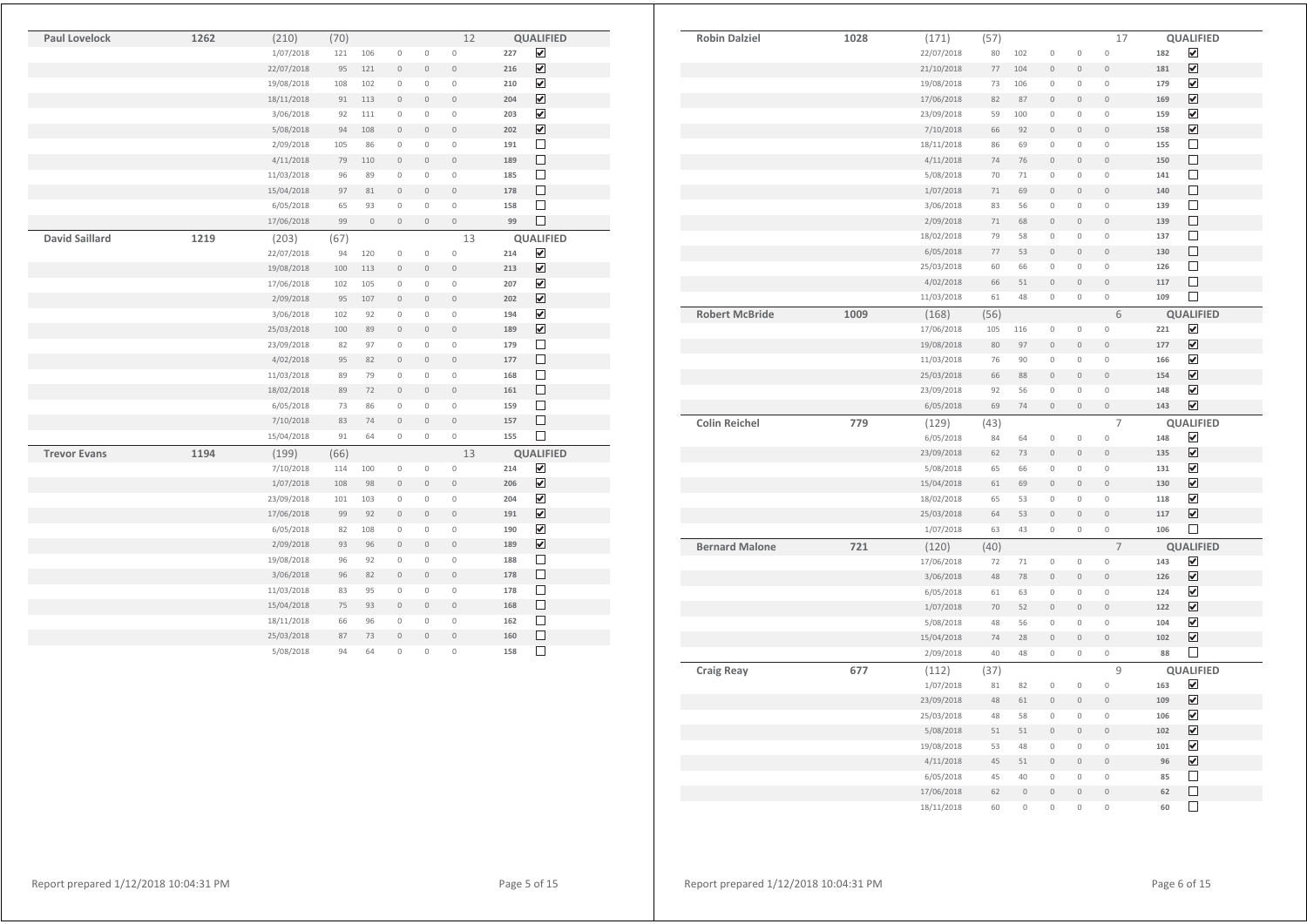| <b>Steven McNicoll</b> | 1589 | (264)              | (88)        |                |                     |                | 8              |     | QUALIFIED               |  |
|------------------------|------|--------------------|-------------|----------------|---------------------|----------------|----------------|-----|-------------------------|--|
|                        |      | 18/02/2018         | 125         | 143            | 0                   | 0              | $\mathbf 0$    | 268 | $\blacktriangledown$    |  |
|                        |      | 17/06/2018         | 130         | 137            | $\overline{0}$      | $\circ$        | $\overline{0}$ | 267 | ☑                       |  |
|                        |      | 6/05/2018          | 140         | 126            | $\mathbf 0$         | $\mathbb O$    | $\mathbf 0$    | 266 | $\overline{\mathbf{v}}$ |  |
|                        |      | 18/11/2018         | 134         | 130            | $\overline{0}$      | $\overline{0}$ | $\theta$       | 264 | $\overline{\mathbf{v}}$ |  |
|                        |      | 3/06/2018          | 132         | 130            | $\mathbf 0$         | $\mathbb O$    | $\mathbf 0$    | 262 | $\overline{\mathbf{v}}$ |  |
|                        |      | 11/03/2018         | 135         | 127            | $\overline{0}$      | $\overline{0}$ | $\theta$       | 262 | $\overline{\mathbf{v}}$ |  |
|                        |      | 1/07/2018          | 124         | 136            | $\mathbf 0$         | $\mathbb O$    | $\mathbf{0}$   | 260 | □                       |  |
|                        |      | 4/02/2018          | 119         | 119            | $\mathsf{O}\xspace$ | $\mathbb O$    | $\circ$        | 238 | $\Box$                  |  |
| Norman Sager           | 1547 |                    |             |                |                     |                | 16             |     | <b>QUALIFIED</b>        |  |
|                        |      | (257)<br>1/07/2018 | (85)<br>144 | 132            | 0                   | 0              | $\mathbf 0$    | 276 | ☑                       |  |
|                        |      | 18/02/2018         | 124         | 134            | $\overline{0}$      | $\mathbf 0$    | $\theta$       | 258 | $\overline{\mathbf{v}}$ |  |
|                        |      |                    |             |                |                     | $\circ$        |                | 256 | $\overline{\mathbf{v}}$ |  |
|                        |      | 3/06/2018          | 119         | 137            | 0                   |                | $\mathbf 0$    |     | ☑                       |  |
|                        |      | 17/06/2018         | 132         | 123            | $\overline{0}$      | $\overline{0}$ | $\theta$       | 255 |                         |  |
|                        |      | 25/03/2018         | 123         | 129            | $\mathbf 0$         | $\circ$        | $\mathbf 0$    | 252 | $\blacktriangledown$    |  |
|                        |      | 18/11/2018         | 126         | 124            | $\overline{0}$      | $\overline{0}$ | $\theta$       | 250 | $\overline{\mathbf{v}}$ |  |
|                        |      | 7/10/2018          | 131         | 111            | 0                   | $\hbox{O}$     | $\mathbb O$    | 242 | $\Box$                  |  |
|                        |      | 23/09/2018         | 116         | 125            | $\mathsf{O}\xspace$ | $\mathbb O$    | $\mathbf 0$    | 241 | $\Box$                  |  |
|                        |      | 15/04/2018         | 113         | 125            | 0                   | $\hbox{O}$     | $\mathbf 0$    | 238 | $\Box$                  |  |
|                        |      | 22/07/2018         | 112         | 126            | $\mathsf{O}\xspace$ | $\mathbb O$    | $\mathbb O$    | 238 | $\Box$                  |  |
|                        |      | 19/08/2018         | 102         | 133            | 0                   | 0              | $\mathbb O$    | 235 | $\Box$                  |  |
|                        |      | 4/11/2018          | 126         | 109            | $\mathsf{O}\xspace$ | $\mathbb O$    | $\mathbb O$    | 235 | $\Box$                  |  |
|                        |      | 6/05/2018          | 108         | 117            | 0                   | 0              | $\mathbf 0$    | 225 | $\Box$                  |  |
|                        |      | 2/09/2018          | 114         | 106            | $\mathbf 0$         | $\mathbb O$    | $\mathbb O$    | 220 | $\Box$                  |  |
|                        |      | 4/02/2018          | 99          | 101            | 0                   | 0              | $\mathbf 0$    | 200 | $\Box$                  |  |
|                        |      | 11/03/2018         | 91          | 99             | $\mathsf{O}\xspace$ | $\mathbb O$    | $\mathbf 0$    | 190 | $\Box$                  |  |
| <b>Gary Young</b>      | 1400 | (233)              | (77)        |                |                     |                | $\overline{7}$ |     | <b>QUALIFIED</b>        |  |
|                        |      | 18/02/2018         | 114         | 126            | $\mathbb O$         | 0              | $\mathbb O$    | 240 | ☑                       |  |
|                        |      | 18/11/2018         | 116         | 123            | $\mathbf 0$         | $\,0\,$        | $\mathbb O$    | 239 | ☑                       |  |
|                        |      | 25/03/2018         | 101         | 135            | $\mathbb O$         | $\mathbb O$    | $\mathbb O$    | 236 | ☑                       |  |
|                        |      | 4/11/2018          | 114         | 121            | $\mathbf 0$         | $\mathbf 0$    | $\mathbf 0$    | 235 | ☑                       |  |
|                        |      | 11/03/2018         | 111         | 115            | $\mathbb O$         | $\mathbb O$    | $\mathbb O$    | 226 | ☑                       |  |
|                        |      | 4/02/2018          | 96          | 128            | $\mathbf 0$         | $\mathbf 0$    | $\mathbf 0$    | 224 | ☑                       |  |
|                        |      | 6/05/2018          | 114         | 106            | $\mathbb O$         | 0              | $\mathbb O$    | 220 | $\Box$                  |  |
| <b>Paul Jurskis</b>    | 1381 | (230)              | (76)        |                |                     |                | 8              |     | <b>QUALIFIED</b>        |  |
|                        |      | 18/02/2018         | 125         | 132            | 0                   | 0              | $\mathbb O$    | 257 | $\overline{\mathbf{v}}$ |  |
|                        |      | 4/02/2018          | 121         | 121            | $\mathbf 0$         | $\mathbb O$    | $\mathbf 0$    | 242 | $\overline{\mathbf{v}}$ |  |
|                        |      | 2/09/2018          | 109         | 118            | 0                   | 0              | $\mathbf 0$    | 227 | ☑                       |  |
|                        |      | 15/04/2018         | 99          | 124            | $\overline{0}$      | $\mathbf 0$    | $\mathbf{0}$   | 223 | $\overline{\mathbf{v}}$ |  |
|                        |      | 6/05/2018          | 110         | 110            | 0                   | $\circ$        | $\mathbf 0$    | 220 | $\overline{\mathbf{v}}$ |  |
|                        |      | 17/06/2018         | 105         | 107            | $\mathsf{O}\xspace$ | $\mathbb O$    | $\mathbf 0$    | 212 | $\overline{\mathbf{v}}$ |  |
|                        |      | 25/03/2018         | 97          | 111            | $\mathbf 0$         | $\circ$        | $\mathbf 0$    | 208 | $\Box$                  |  |
|                        |      | 19/08/2018         | 87          | 107            | $\mathsf{O}\xspace$ | $\mathbb O$    | $\mathbf 0$    | 194 | $\Box$                  |  |
| <b>Dion Minns</b>      | 1037 | (207)              | (76)        |                |                     |                | 5              |     | NOT yet qualified       |  |
|                        |      | 1/07/2018          | 118         | 130            | $\mathbb O$         | $\mathbb O$    | $\mathbb O$    | 248 | ☑                       |  |
|                        |      | 18/11/2018         | 128         | 117            | $\mathbf 0$         | $\mathbb O$    | $\mathbb O$    | 245 | $\overline{\mathbf{v}}$ |  |
|                        |      | 5/08/2018          | 115         | 114            | $\mathbf 0$         | 0              | $\mathbb O$    | 229 | ☑                       |  |
|                        |      | 19/08/2018         | 112         | 93             | $\overline{0}$      | $\circ$        | $\mathbf 0$    | 205 | ☑                       |  |
|                        |      | 22/07/2018         | 110         | $\overline{0}$ | $\overline{0}$      | $\overline{0}$ | $\overline{0}$ | 110 | $\overline{\mathbf{v}}$ |  |
|                        |      |                    |             |                |                     |                |                |     |                         |  |

| <b>URI HARRINGTON</b>  | 474       | (94)       | (39)          |              |                     |                | 5              |     | NOT yet qualified            |
|------------------------|-----------|------------|---------------|--------------|---------------------|----------------|----------------|-----|------------------------------|
|                        |           | 17/06/2018 | 85            | 78           | $\mathbf 0$         | $\mathbf 0$    | $\mathbf 0$    | 163 | ☑                            |
|                        |           | 22/07/2018 | 68            | 87           | $\mathbf 0$         | $\mathbf 0$    | $\mathbf 0$    | 155 | $\overline{\mathbf{v}}$      |
|                        |           | 4/11/2018  | 71            | $\mathbb O$  | 0                   | $\mathbf 0$    | $\mathbf 0$    | 71  | ☑                            |
|                        |           | 18/11/2018 | 60            | $\,0\,$      | $\circ$             | $\mathbf 0$    | $\circ$        | 60  | ☑                            |
|                        |           | 11/03/2018 | 10            | 15           | $\mathbf 0$         | $\mathbf 0$    | $\mathbf 0$    | 25  | $\overline{\mathbf{v}}$      |
| <b>Nathan McKerrow</b> | 455       | (113)      | (43)          |              |                     |                | $\overline{4}$ |     | NOT yet qualified            |
|                        |           | 17/06/2018 | 71            | 71           | $\mathbf 0$         | $\mathbf 0$    | $\mathbf 0$    | 142 | ☑                            |
|                        |           | 4/02/2018  | 77            | 55           | $\circ$             | $\circ$        | $\circ$        | 132 | ☑                            |
|                        |           | 18/02/2018 | 56            | 58           | 0                   | $\mathbb O$    | 0              | 114 | ☑                            |
|                        |           | 19/08/2018 | 67            | $\mathbf 0$  | $\mathsf{O}\xspace$ | $\mathbf 0$    | $\overline{0}$ | 67  | ☑                            |
| <b>Allan McKerrow</b>  | 421       | (140)      | (56)          |              |                     |                | 3              |     | NOT yet qualified            |
|                        |           | 1/07/2018  | 102           | 94           | 0                   | $\mathbb O$    | $\mathbf 0$    | 196 | ☑                            |
|                        |           | 25/03/2018 | 74            | 59           | $\mathbf 0$         | $\circ$        | $\overline{0}$ | 133 | $\boxed{\blacktriangledown}$ |
|                        |           | 19/08/2018 | 92            | $\mathbf{0}$ | $\mathbf 0$         | $\mathbf{0}$   | $\mathbf 0$    | 92  | $\overline{\mathbf{v}}$      |
| <b>Craig Robertson</b> | 134       | (134)      | (44)          |              |                     |                | $\mathbf{1}$   |     | NOT yet qualified            |
|                        |           | 25/03/2018 | 70            | 64           | $\mathbb O$         | $\mathbb O$    | $\mathbb O$    | 134 | ☑                            |
| <b>William Henry</b>   | 117       | (117)      | (39)          |              |                     |                | $\mathbf{1}$   |     | NOT yet qualified            |
|                        |           | 4/02/2018  | 43            | 74           | 0                   | $\mathbf 0$    | $\mathbf 0$    | 117 | ☑                            |
|                        |           |            |               |              |                     |                |                |     |                              |
| <b>MSR</b>             | Aggregate | (Average)  | (Strike Rate) |              |                     |                | scoresheets:   |     |                              |
| <b>Mark Firth</b>      | 1673      | (278)      | (92)          |              |                     |                | 16             |     | <b>QUALIFIED</b>             |
|                        |           | 2/09/2018  | 135           | 146          | $\mathbb O$         | $\mathbb O$    | $\mathbf 0$    | 281 | ☑                            |
|                        |           | 22/07/2018 | 144           | 136          | $\circ$             | $\circ$        | $\overline{0}$ | 280 | ☑                            |
|                        |           | 4/11/2018  | 138           | 141          | $\mathbb O$         | $\circ$        | 0              | 279 | $\overline{\mathbf{v}}$      |
|                        |           | 18/11/2018 | 140           | 139          | $\overline{0}$      | $\mathbf{0}$   | $\overline{0}$ | 279 | $\overline{\mathbf{v}}$      |
|                        |           | 23/09/2018 | 142           | 135          | $\mathbb O$         | $\mathbf{0}$   | $\mathbf 0$    | 277 | ☑                            |
|                        |           | 5/08/2018  | 145           | 132          | $\mathbf 0$         | $\mathbf 0$    | $\mathbf 0$    | 277 | ☑                            |
|                        |           | 6/05/2018  | 133           | 141          | $\mathbf 0$         | $\mathbf 0$    | $\mathbf 0$    | 274 | □                            |
|                        |           | 25/03/2018 | 137           | 137          | $\overline{0}$      | $\mathbf{0}$   | $\overline{0}$ | 274 | П                            |
|                        |           | 19/08/2018 | 140           | 130          | $\mathbb O$         | $\mathbb O$    | $\mathbb O$    | 270 | □                            |
|                        |           | 18/02/2018 | 141           | 128          | $\mathbb O$         | $\mathbb O$    | $\mathbb O$    | 269 | □                            |
|                        |           | 17/06/2018 | 133           | 129          | $\mathbb O$         | $\mathbb O$    | $\mathbb O$    | 262 | □                            |
|                        |           | 4/02/2018  | 138           | 123          | $\mathbf 0$         | $\overline{0}$ | $\circ$        | 261 | Π                            |
|                        |           | 1/07/2018  | 126           | 129          | $\mathbb O$         | $\mathbf 0$    | $\mathbb O$    | 255 | $\Box$                       |
|                        |           | 11/03/2018 | 120           | 132          | $\overline{0}$      | $\mathbf 0$    | $\mathbf 0$    | 252 | □                            |
|                        |           | 15/04/2018 | 129           | 118          | $\mathbf 0$         | $\mathbb O$    | $\mathbb O$    | 247 | □                            |
|                        |           | 7/10/2018  | 138           | $\mathbf 0$  | $\mathbf 0$         | $\mathbf 0$    | $\circ$        | 138 | $\Box$                       |
| <b>Darren Ross</b>     | 1654      | (275)      | (91)          |              |                     |                | 12             |     | <b>QUALIFIED</b>             |
|                        |           | 19/08/2018 | 140           | 146          | $\mathbb O$         | $\mathbb O$    | $\mathbb O$    | 286 | ☑                            |
|                        |           | 7/10/2018  | 140           | 141          | $\circ$             | $\mathbf 0$    | $\overline{0}$ | 281 | $\overline{\mathbf{v}}$      |
|                        |           | 18/11/2018 | 135           | 141          | 0                   | $\mathbf 0$    | 0              | 276 | ☑                            |
|                        |           | 23/09/2018 | 139           | 136          | $\mathsf{O}\xspace$ | $\mathbf 0$    | $\mathbf 0$    | 275 | ☑                            |
|                        |           | 18/02/2018 | 137           | 135          | $\mathbb O$         | $\mathbb O$    | 0              | 272 | ☑                            |
|                        |           | 25/03/2018 | 131           | 133          | $\mathbf 0$         | $\mathbf 0$    | $\circ$        | 264 | ☑                            |
|                        |           | 17/06/2018 | 136           | 125          | $\mathbb O$         | $\mathbb O$    | $\mathbb O$    | 261 | □                            |
|                        |           | 15/04/2018 | 124           | 137          | $\mathbb O$         | $\mathbf 0$    | $\circ$        | 261 | □                            |
|                        |           | 6/05/2018  | 131           | 123          | $\overline{0}$      | $\mathbf 0$    | $\overline{0}$ | 254 | □                            |
|                        |           | 11/03/2018 | 126           | 127          | $\overline{0}$      | $\theta$       | $\overline{0}$ | 253 | П                            |
|                        |           | 4/02/2018  | 115           | 135          | 0                   | $\mathbf 0$    | $\mathbb O$    | 250 | □                            |
|                        |           | 1/07/2018  | 119           | 128          | $\mathbf 0$         | $\circ$        | $\circ$        | 247 | □                            |
|                        |           |            |               |              |                     |                |                |     |                              |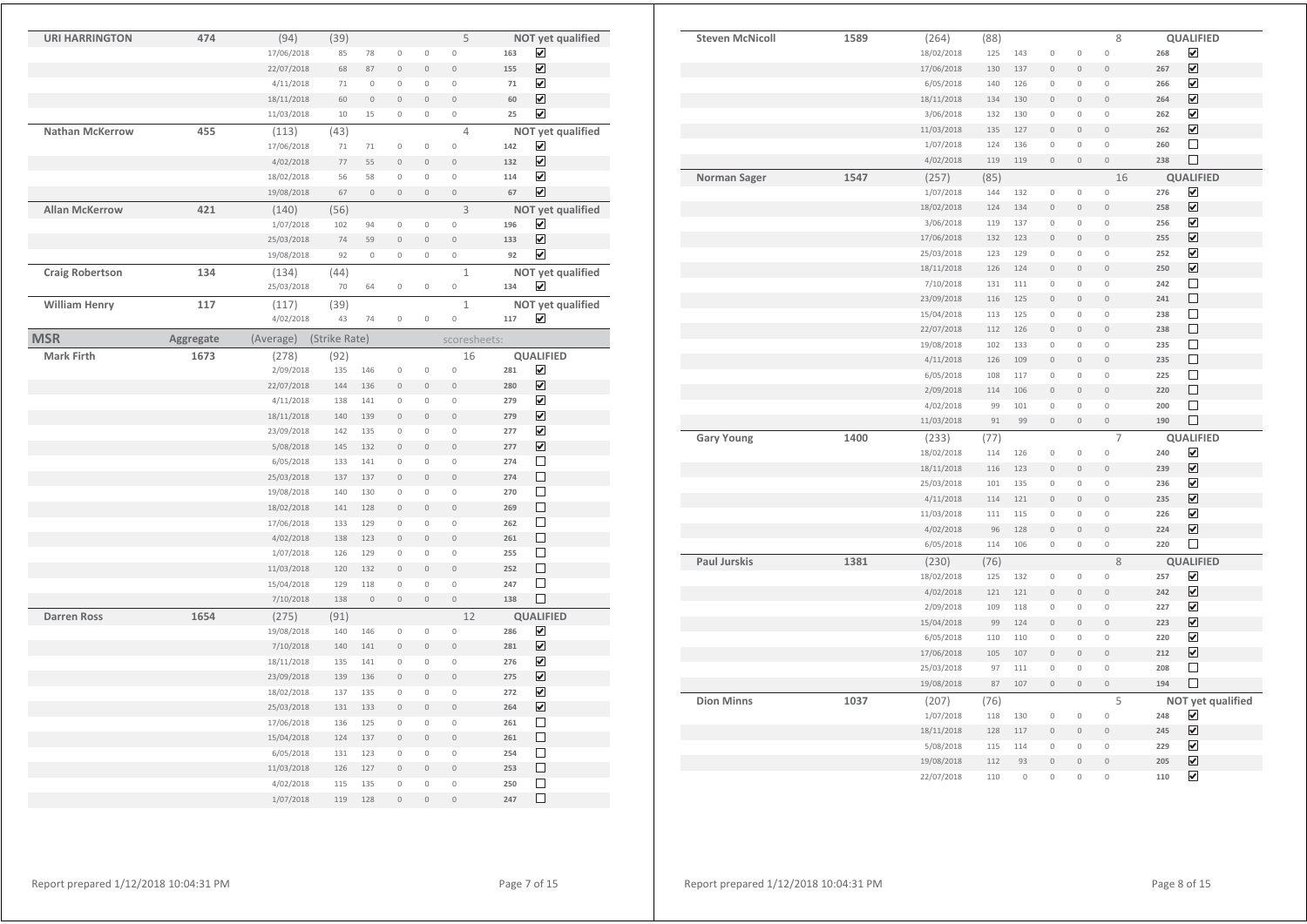| <b>Colin Keene</b>    | 1651 | (275)      | (91) |     |                     |                | 18                  |     | QUALIFIED               |  |
|-----------------------|------|------------|------|-----|---------------------|----------------|---------------------|-----|-------------------------|--|
|                       |      | 15/04/2018 | 139  | 148 | 0                   | $\mathbb O$    | $\overline{0}$      | 287 | ☑                       |  |
|                       |      | 19/08/2018 | 142  | 139 | $\mathsf{O}\xspace$ | $\mathbf 0$    | $\overline{0}$      | 281 | $\overline{\mathbf{v}}$ |  |
|                       |      | 22/07/2018 | 137  | 135 | $\mathbb O$         | $\mathbf 0$    | 0                   | 272 | $\overline{\mathbf{v}}$ |  |
|                       |      | 18/11/2018 | 137  | 134 | $\mathbb O$         | $\,0\,$        | $\mathsf{O}\xspace$ | 271 | ☑                       |  |
|                       |      | 3/06/2018  | 134  | 136 | $\mathbf 0$         | $\mathbb O$    | 0                   | 270 | $\overline{\mathbf{v}}$ |  |
|                       |      | 1/07/2018  | 127  | 143 | $\mathbb O$         | $\mathbf 0$    | $\overline{0}$      | 270 | $\blacktriangledown$    |  |
|                       |      | 7/10/2018  | 129  | 141 | $\mathbb O$         | $\mathbb O$    | $\hbox{O}$          | 270 | □                       |  |
|                       |      | 25/03/2018 | 126  | 140 | $\circ$             | $\mathbf 0$    | $\mathsf{O}\xspace$ | 266 | $\Box$                  |  |
|                       |      | 17/06/2018 | 134  | 129 | $\mathbf{0}$        | $\mathbf 0$    | 0                   | 263 | $\Box$                  |  |
|                       |      | 21/10/2018 | 128  | 135 | $\overline{0}$      | $\mathbf 0$    | $\mathsf{O}\xspace$ | 263 | □                       |  |
|                       |      | 4/11/2018  | 130  | 132 | 0                   | $\mathbf 0$    | 0                   | 262 | □                       |  |
|                       |      | 18/02/2018 | 133  | 127 | $\mathsf{O}\xspace$ | $\mathbf 0$    | $\overline{0}$      | 260 | □                       |  |
|                       |      | 4/02/2018  | 117  | 133 | $\mathbb O$         | $\mathbb O$    | $\circ$             | 250 | $\Box$                  |  |
|                       |      | 23/09/2018 | 130  | 119 | $\mathsf{O}\xspace$ | $\mathbf 0$    | $\overline{0}$      | 249 | $\Box$                  |  |
|                       |      | 5/08/2018  | 124  | 124 | $\overline{0}$      | $\overline{0}$ | 0                   | 248 | $\Box$                  |  |
|                       |      | 6/05/2018  | 122  | 125 | $\mathbb O$         | $\mathbf 0$    | $\overline{0}$      | 247 | $\Box$                  |  |
|                       |      | 2/09/2018  | 128  | 113 | 0                   | $\mathbf 0$    | $\overline{0}$      | 241 | □                       |  |
|                       |      | 11/03/2018 | 111  | 122 | $\mathsf{O}\xspace$ | $\mathbb O$    | $\circ$             | 233 | $\Box$                  |  |
| <b>James Cooze</b>    | 1621 | (270)      | (90) |     |                     |                | 11                  |     | QUALIFIED               |  |
|                       |      | 1/07/2018  | 144  | 133 | $\mathbf 0$         | $\mathbf 0$    | $\overline{0}$      | 277 | $\blacktriangledown$    |  |
|                       |      | 2/09/2018  | 134  | 140 | $\mathbb O$         | $\mathbf 0$    | $\overline{0}$      | 274 | ☑                       |  |
|                       |      | 6/05/2018  | 135  | 135 | $\mathbf 0$         | $\mathbf 0$    | 0                   | 270 | $\overline{\mathbf{v}}$ |  |
|                       |      | 17/06/2018 | 129  | 139 | $\overline{0}$      | $\overline{0}$ | $\overline{0}$      | 268 | $\overline{\mathbf{v}}$ |  |
|                       |      | 21/10/2018 | 127  | 139 | $\mathbb O$         | $\mathbb O$    | 0                   | 266 | $\overline{\mathbf{v}}$ |  |
|                       |      | 5/08/2018  | 140  | 126 | $\mathbf 0$         | $\mathbf 0$    | $\circ$             | 266 | ☑                       |  |
|                       |      | 19/08/2018 | 132  | 133 | $\mathbf 0$         | $\mathbf 0$    | 0                   | 265 | □                       |  |
|                       |      | 18/11/2018 | 135  | 124 | $\mathbf{0}$        | $\mathbf 0$    | $\circ$             | 259 | □                       |  |
|                       |      | 25/03/2018 | 131  | 127 | 0                   | $\mathbf 0$    | 0                   | 258 | $\Box$                  |  |
|                       |      | 23/09/2018 | 133  | 120 | $\circ$             | $\overline{0}$ | $\overline{0}$      | 253 | $\Box$                  |  |
|                       |      | 4/11/2018  | 137  | 68  | $\mathbb O$         | $\mathbb O$    | $\circ$             | 205 | □                       |  |
| <b>GREG RAWLINSON</b> | 1619 | (269)      | (89) |     |                     |                | 15                  |     | <b>QUALIFIED</b>        |  |
|                       |      | 19/08/2018 | 141  | 132 | 0                   | $\mathbb O$    | $\overline{0}$      | 273 | ☑                       |  |
|                       |      | 17/06/2018 | 135  | 137 | $\mathbb O$         | $\mathbf 0$    | $\overline{0}$      | 272 | $\overline{\mathbf{v}}$ |  |
|                       |      | 3/06/2018  | 135  | 136 | $\mathbb O$         | $\mathbb O$    | $\overline{0}$      | 271 | ☑                       |  |
|                       |      | 7/10/2018  | 136  | 134 | $\mathbf 0$         | $\mathbf 0$    | $\circ$             | 270 | ☑                       |  |
|                       |      | 2/09/2018  | 140  | 127 | 0                   | $\mathbb O$    | 0                   | 267 | ☑                       |  |
|                       |      | 1/07/2018  | 126  | 140 | $\overline{0}$      | $\overline{0}$ | $\overline{0}$      | 266 | $\overline{\mathbf{v}}$ |  |
|                       |      | 21/10/2018 | 133  | 131 | $\mathbb O$         | $\mathbf 0$    | 0                   | 264 | $\Box$                  |  |
|                       |      | 4/11/2018  | 126  | 138 | $\mathbf 0$         | $\bf{0}$       | $\mathbf 0$         | 264 | □                       |  |
|                       |      | 5/08/2018  | 139  | 123 | $\mathbf 0$         | $\mathbf 0$    | 0                   | 262 | □                       |  |
|                       |      | 22/07/2018 | 122  | 137 | $\mathbf 0$         | $\mathbf 0$    | $\circ$             | 259 | □                       |  |
|                       |      | 18/11/2018 | 121  | 137 | $\mathbb O$         | $\mathbf 0$    | 0                   | 258 | $\Box$                  |  |
|                       |      | 23/09/2018 | 126  | 127 | $\mathbf 0$         | $\circ$        | $\overline{0}$      | 253 | □                       |  |
|                       |      | 25/03/2018 | 110  | 130 | $\mathbf 0$         | $\circ$        | 0                   | 240 | □                       |  |
|                       |      | 15/04/2018 | 110  | 106 | $\mathsf{O}\xspace$ | $\mathbf 0$    | $\mathbf 0$         | 216 | $\Box$                  |  |
|                       |      | 11/03/2018 | 104  | 104 | $\overline{0}$      | $\overline{0}$ | $\overline{0}$      | 208 | $\Box$                  |  |

| <b>Craig Perry</b>    | 985       | (197)                   | (65)          |             |                     |                     | 5                   |     | NOT yet qualified       |
|-----------------------|-----------|-------------------------|---------------|-------------|---------------------|---------------------|---------------------|-----|-------------------------|
|                       |           | 18/02/2018              | 97            | 109         | $\mathbb O$         | $\mathbb O$         | $\mathbb O$         | 206 | ☑                       |
|                       |           | 6/05/2018               | 90            | 111         | $\mathbf 0$         | $\mathsf{O}\xspace$ | $\mathbf 0$         | 201 | ☑                       |
|                       |           | 3/06/2018               | 100           | 99          | $\mathbb O$         | $\mathbb O$         | $\mathbb O$         | 199 | ☑                       |
|                       |           | 11/03/2018              | 88            | 102         | $\mathbf 0$         | $\mathbf 0$         | $\mathbb O$         | 190 | ☑                       |
|                       |           | 15/04/2018              | 97            | 92          | $\mathbb O$         | $\mathbb O$         | 0                   | 189 | ☑                       |
| <b>Neal Walker</b>    | 128       | (128)                   | (42)          |             |                     |                     | $\mathbf{1}$        |     | NOT yet qualified       |
|                       |           | 25/03/2018              | 70            | 58          | $\mathbb O$         | $\,0\,$             | $\mathbb O$         | 128 | ☑                       |
| Simeon Weir           | 71        | (71)                    | (47)          |             |                     |                     | $\mathbf{1}$        |     | NOT yet qualified       |
|                       |           | 23/09/2018              | 71            | $\mathbb O$ | $\mathbb O$         | $\,0\,$             | $\mathbf 0$         | 71  | ☑                       |
| <b>SMC</b>            | Aggregate | (Average)               | (Strike Rate) |             |                     |                     | scoresheets:        |     |                         |
| <b>Allan Park</b>     | 1555      | (259)                   | (86)          |             |                     |                     | 15                  |     | QUALIFIED               |
|                       |           | 6/05/2018               | 141           | 135         | $\mathbb O$         | $\mathbb O$         | $\mathbb O$         | 276 | ☑                       |
|                       |           | 3/06/2018               | 129           | 138         | $\mathbb O$         | $\mathsf{O}\xspace$ | $\mathbb O$         | 267 | $\overline{\mathbf{v}}$ |
|                       |           | 18/11/2018              | 119           | 139         | 0                   | $\mathbb O$         | $\mathbb O$         | 258 | ☑                       |
|                       |           | 15/04/2018              | 126           | 131         | $\mathbb O$         | $\mathbf 0$         | $\mathbf 0$         | 257 | ☑                       |
|                       |           | 25/03/2018              | 125           | 126         | $\mathbb O$         | $\mathbb O$         | $\mathbf 0$         | 251 | ☑                       |
|                       |           | 4/02/2018               | 124           | 122         | $\mathbf 0$         | $\mathbf 0$         | $\mathbf 0$         | 246 | ☑                       |
|                       |           | 4/11/2018               | 109           | 136         | $\mathbb O$         | $\mathbb O$         | $\mathbb O$         | 245 | □                       |
|                       |           | 21/10/2018              | 120           | 120         | $\mathbb O$         | $\mathbf 0$         | $\mathbf 0$         | 240 | □                       |
|                       |           | 2/09/2018               | 110           | 123         | 0                   | 0                   | $\mathbb O$         | 233 | □                       |
|                       |           | 5/08/2018               | 117           | 109         | $\mathbf 0$         | $\mathbf 0$         | $\mathbf 0$         | 226 | □                       |
|                       |           | 11/03/2018              | 98            | 110         | 0                   | 0                   | $\mathbb O$         | 208 | □                       |
|                       |           | 19/08/2018              | 131           | $\mathbf 0$ | $\mathbf 0$         | $\mathbf 0$         | $\mathbf 0$         | 131 | □                       |
|                       |           | 18/02/2018              | 123           | $\mathbb O$ | 0                   | 0                   | $\mathbb O$         | 123 | □                       |
|                       |           | 22/07/2018              | 119           | $\mathbf 0$ | $\mathbf 0$         | $\mathbf 0$         | $\circ$             | 119 | □                       |
|                       |           | 7/10/2018               | 116           | $\mathbb O$ | $\mathbb O$         | $\mathbb O$         | $\,0\,$             | 116 | П                       |
|                       |           |                         |               |             |                     |                     |                     |     |                         |
| <b>Rod Shorten</b>    | 683       | (227)                   | (75)          |             |                     |                     | 3                   |     |                         |
|                       |           | 4/02/2018               | 110           | 132         | $\mathbb O$         | $\mathbb O$         | $\mathbb O$         | 242 | NOT yet qualified<br>☑  |
|                       |           | 6/05/2018               | 114           | 108         | $\mathbf 0$         | $\mathbf 0$         | $\mathbf 0$         | 222 | ☑                       |
|                       |           | 11/03/2018              | 92            | 127         | 0                   | $\mathbb O$         | 0                   | 219 | $\overline{\mathbf{v}}$ |
| <b>Bernard Malone</b> | 232       | (232)                   |               |             |                     |                     | $\mathbf{1}$        |     |                         |
|                       |           | 18/02/2018              | (77)<br>109   | 123         | 0                   | $\mathbb O$         | 0                   | 232 | NOT yet qualified<br>⊽  |
|                       |           |                         |               |             |                     |                     |                     |     |                         |
| HC                    | Aggregate | (Average)               | (Strike Rate) |             |                     |                     | scoresheets:        |     |                         |
| <b>Micheal McRae</b>  | 1681      | (280)                   | (93)<br>140   | 144         | 0                   | $\mathbb O$         | 18<br>$\circ$       | 284 | QUALIFIED<br>☑          |
|                       |           | 3/06/2018               | 135           | 148         | $\mathbf 0$         | $\mathbf 0$         | $\theta$            | 283 | ☑                       |
|                       |           | 1/07/2018<br>19/08/2018 | 137           | 144         | $\mathbb O$         | $\mathbb O$         | $\mathbb O$         | 281 | $\overline{\mathbf{v}}$ |
|                       |           | 18/02/2018              | 142           | 139         | $\mathbb O$         | $\mathsf{O}\xspace$ | $\mathbf 0$         | 281 | ☑                       |
|                       |           | 7/10/2018               | 138           | 140         | 0                   | $\mathbb O$         | $\mathbb O$         | 278 | ☑                       |
|                       |           | 25/03/2018              | 132           | 142         | $\mathbf 0$         | $\mathbb O$         | $\mathbf 0$         | 274 | ☑                       |
|                       |           | 18/11/2018              | 131           | 140         | 0                   | $\mathbb O$         | $\mathbb O$         | 271 | □                       |
|                       |           | 17/06/2018              | 142           | 124         | 0                   | $\mathbb O$         | $\mathbb O$         | 266 | □                       |
|                       |           | 4/02/2018               | 125           | 140         | $\mathbb O$         | $\mathbb O$         | $\mathbf 0$         | 265 | □                       |
|                       |           | 4/11/2018               | 128           | 136         | $\mathbb O$         | $\,0\,$             | $\mathbb O$         | 264 | □                       |
|                       |           | 21/10/2018              | 136           | 128         | $\,0\,$             | $\mathbb O$         | $\,0\,$             | 264 | □                       |
|                       |           | 22/07/2018              | 125           | 139         | $\,0\,$             | $\mathbb O$         | $\mathsf{O}\xspace$ | 264 | $\Box$                  |
|                       |           | 6/05/2018               | 129           | 133         | $\,0\,$             | $\,0\,$             | $\mathbb O$         | 262 | $\Box$                  |
|                       |           | 2/09/2018               | 126           | 135         | $\mathsf{O}\xspace$ | $\mathbb O$         | $\mathsf{O}\xspace$ | 261 | □                       |
|                       |           | 23/09/2018              | 125           | 135         | $\mathbb O$         | $\mathbb O$         | $\,0\,$             | 260 | □                       |
|                       |           | 5/08/2018               | 137           | 122         | $\mathsf{O}\xspace$ | $\mathbb O$         | $\mathbb O$         | 259 | $\Box$                  |
|                       |           | 15/04/2018              | 123           | 130         | $\,0\,$             | $\mathbb O$         | $\mathbb O$         | 253 | □                       |
|                       |           | 11/03/2018              | 114           | 138         | $\mathbb O$         | $\,0\,$             | $\,0\,$             | 252 | □                       |

Report prepared  $1/12/2018$  10:04:31 PM Page 9 of 15

Report prepared  $1/12/2018$  10:04:31 PM Page 10 of 15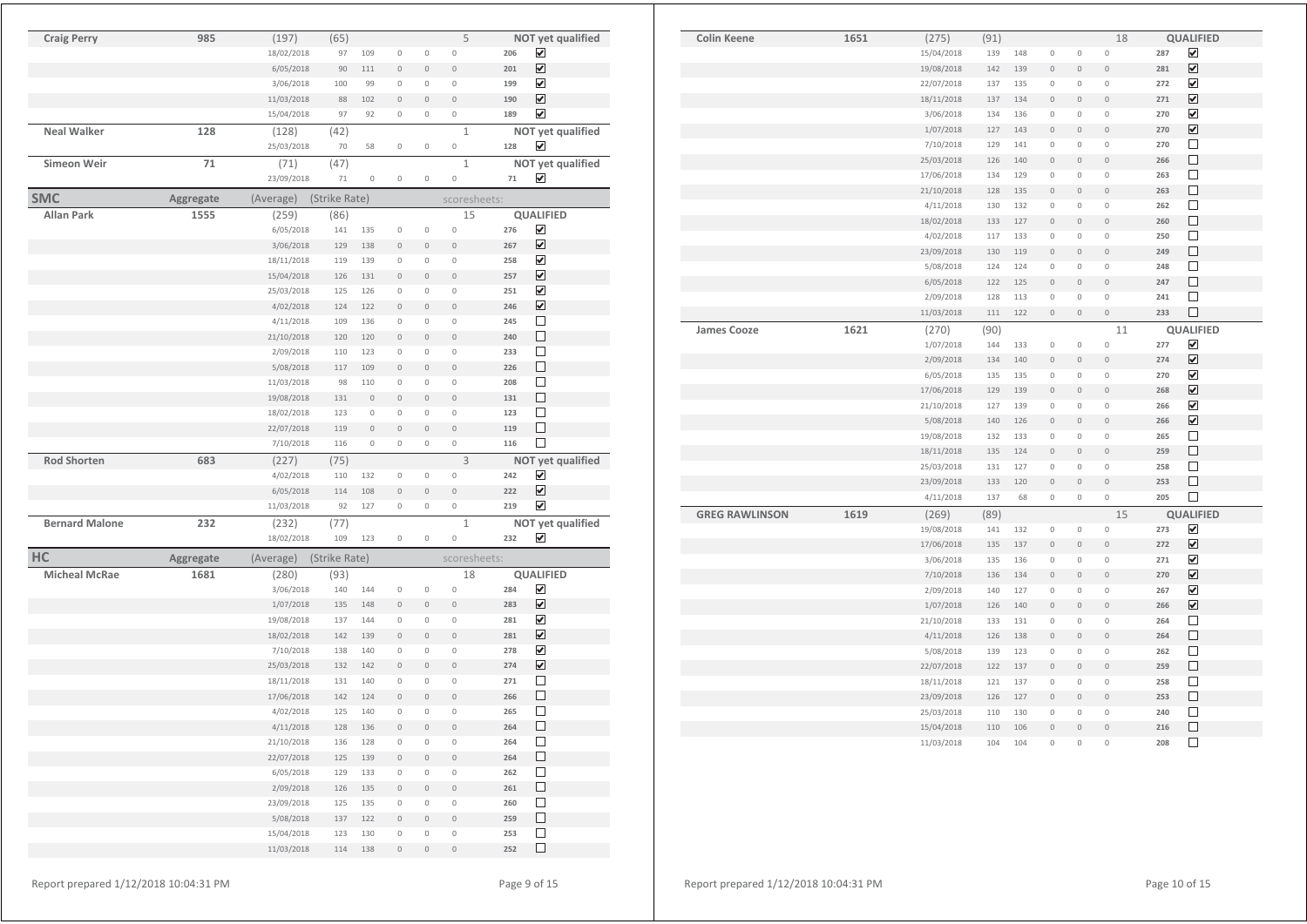| <b>Ashley Smith</b>     | 971 | (242)      | (80) |             |                     |                     | 4                   | NOT yet qualified                |
|-------------------------|-----|------------|------|-------------|---------------------|---------------------|---------------------|----------------------------------|
|                         |     | 1/07/2018  | 131  | 133         | 0                   | $\mathbf 0$         | $\mathbf 0$         | ☑<br>264                         |
|                         |     | 6/05/2018  | 130  | 117         | $\mathsf{O}\xspace$ | $\mathbf{0}$        | $\bf{0}$            | $\overline{\mathbf{v}}$<br>247   |
|                         |     | 5/08/2018  | 122  | 110         | $\circ$             | $\mathbf 0$         | $\mathbf 0$         | ☑<br>232                         |
|                         |     | 22/07/2018 | 120  | 108         | $\mathsf{O}\xspace$ | $\mathbb O$         | $\bf{0}$            | $\overline{\mathbf{v}}$<br>228   |
| <b>Ryan Drosd</b>       | 938 | (187)      | (62) |             |                     |                     | 5                   | NOT yet qualified                |
|                         |     | 18/11/2018 | 101  | 104         | $\mathbf 0$         | $\mathbf 0$         | $\overline{0}$      | $\blacktriangledown$<br>205      |
|                         |     | 21/10/2018 | 96   | 94          | $\overline{0}$      | $\overline{0}$      | $\overline{0}$      | $\overline{\mathbf{v}}$<br>190   |
|                         |     | 6/05/2018  | 90   | 97          | $\mathbf 0$         | $\circ$             | $\mathbf 0$         | ☑<br>187                         |
|                         |     | 25/03/2018 | 93   | 89          | $\overline{0}$      | $\mathbb O$         | $\overline{0}$      | ☑<br>182                         |
|                         |     | 4/11/2018  | 102  | 72          | $\mathbf 0$         | $\mathbf{0}$        | 0                   | $\overline{\mathbf{v}}$<br>174   |
| <b>Pete Gabriel</b>     | 826 | (165)      | (78) |             |                     |                     | 5                   | NOT yet qualified                |
|                         |     | 19/08/2018 | 133  | 122         | $\mathbf 0$         | $\mathbf 0$         | $\overline{0}$      | ☑<br>255                         |
|                         |     | 18/02/2018 | 121  | 133         | $\mathbf 0$         | $\bf{0}$            | $\bf{0}$            | ☑<br>254                         |
|                         |     | 4/02/2018  | 113  | $\mathbb O$ | 0                   | $\mathsf{O}\xspace$ | $\mathsf{O}\xspace$ | ☑<br>113                         |
|                         |     | 11/03/2018 | 107  | $\mathbf 0$ | $\overline{0}$      | $\overline{0}$      | $\overline{0}$      | $\overline{\mathbf{v}}$<br>107   |
|                         |     | 18/11/2018 | 97   | $\mathbb O$ | $\circ$             | $\mathbb O$         | $\mathbb O$         | $\overline{\mathbf{v}}$<br>97    |
| <b>SCOTT DAVIS</b>      | 680 | (226)      | (75) |             |                     |                     | $\overline{3}$      | NOT yet qualified                |
|                         |     | 18/02/2018 | 115  | 137         | 0                   | $\mathbf 0$         | $\mathbf 0$         | ☑<br>252                         |
|                         |     | 1/07/2018  | 106  | 120         | $\circ$             | $\mathbf 0$         | $\mathbf 0$         | $\overline{\mathbf{v}}$<br>226   |
|                         |     | 4/02/2018  | 111  | 91          | $\hbox{O}$          | $\mathbb O$         | $\mathbf 0$         | ☑<br>202                         |
|                         |     |            |      |             |                     |                     |                     |                                  |
| <b>Mathew Wilkin</b>    | 617 | (205)      | (68) |             |                     |                     | 3                   | NOT yet qualified                |
|                         |     | 18/11/2018 | 119  | 97          | $\mathbf 0$         | $\mathbb O$         | $\mathbf 0$         | ☑<br>216<br>$\blacktriangledown$ |
|                         |     | 17/06/2018 | 105  | 109         | $\overline{0}$      | $\mathbf{0}$        | $\overline{0}$      | 214<br>$\overline{\mathbf{v}}$   |
|                         |     | 4/11/2018  | 91   | 96          | $\mathbf 0$         | $\circ$             | 0                   | 187                              |
| <b>Damien Nicholl</b>   | 443 | (221)      | (73) |             |                     |                     | $\overline{2}$      | NOT yet qualified                |
|                         |     | 3/06/2018  | 115  | 123         | 0                   | $\,0\,$             | $\mathbf 0$         | ☑<br>238                         |
|                         |     | 6/05/2018  | 105  | 100         | $\mathbf 0$         | $\mathbb O$         | $\bf{0}$            | ☑<br>205                         |
| <b>Craig Robertson</b>  | 269 | (269)      | (89) |             |                     |                     | $\mathbf{1}$        | NOT yet qualified                |
|                         |     | 17/06/2018 | 132  | 137         | 0                   | $\mathbb O$         | $\mathbf 0$         | ☑<br>269                         |
| <b>Jeffrey Farrow</b>   | 193 | (193)      | (64) |             |                     |                     | $\mathbf{1}$        | NOT yet qualified                |
|                         |     | 5/08/2018  | 94   | 99          | $\hbox{O}$          | $\mathbb O$         | 0                   | $\blacktriangledown$<br>193      |
| <b>Michael McCartin</b> | 191 | (191)      | (63) |             |                     |                     | $\mathbf{1}$        | NOT yet qualified                |
|                         |     | 18/02/2018 | 89   | 102         | 0                   | $\mathbb O$         | $\mathbf 0$         | ☑<br>191                         |
| Nathan Brown            | 189 | (189)      | (63) |             |                     |                     | $\mathbf{1}$        | NOT yet qualified                |
|                         |     | 18/11/2018 | 102  | 87          | $\mathbb O$         | $\mathbb O$         | $\mathbf 0$         | 189<br>$\blacktriangledown$      |
| <b>Trevor Evans</b>     | 175 | (175)      | (58) |             |                     |                     | $\mathbf{1}$        | NOT yet qualified                |
|                         |     | 22/07/2018 | 85   | 90          | 0                   | 0                   | $\mathsf{O}\xspace$ | ☑<br>175                         |
| <b>Shane Gilroy</b>     | 164 | (164)      | (54) |             |                     |                     | $\mathbf{1}$        | NOT yet qualified                |
|                         |     | 22/07/2018 | 67   | 97          | $\circ$             | $\mathbb O$         | $\circ$             | ✔<br>164                         |
| <b>Rodney Mills</b>     | 149 | (149)      | (49) |             |                     |                     | $\mathbf{1}$        | NOT yet qualified                |
|                         |     | 22/07/2018 | 73   | 76          | $\circ$             | $\mathbb O$         | $\mathbf 0$         | $\blacktriangledown$<br>149      |
|                         |     |            |      |             |                     |                     |                     |                                  |
| <b>Matthew Lewis</b>    | 124 | (124)      | (82) |             |                     |                     | $\mathbf{1}$        | NOT yet qualified                |
|                         |     | 25/03/2018 | 124  | $\mathbb O$ | $\mathbb O$         | $\mathbb O$         | 0                   | ⊻<br>124                         |
| Simon Azzopardi         | 80  | (80)       | (53) |             |                     |                     | $\mathbf{1}$        | NOT yet qualified                |
|                         |     | 5/08/2018  | 80   | 0           | 0                   | $\mathbf 0$         | $\overline{0}$      | ☑<br>80                          |

| <b>Craig Forbes</b>  | 1524 | (254)                    | (84)           |             |                            |                            | 15          |     | QUALIFIED                    |
|----------------------|------|--------------------------|----------------|-------------|----------------------------|----------------------------|-------------|-----|------------------------------|
|                      |      | 15/04/2018               | 134            | 127         | $\mathbf 0$                | $\mathbb O$                | $\mathbb O$ | 261 | ☑                            |
|                      |      | 18/02/2018               | 130            | 126         | $\mathbf 0$                | $\mathbf 0$                | $\mathbf 0$ | 256 | ☑                            |
|                      |      | 3/06/2018                | 129            | 126         | $\mathbb O$                | $\mathbb O$                | $\mathbb O$ | 255 | ☑                            |
|                      |      | 2/09/2018                | 127            | 127         | $\mathbf 0$                | $\mathbf 0$                | $\mathbf 0$ | 254 | ☑                            |
|                      |      | 1/07/2018                | 118            | 133         | $\mathbb O$                | $\mathbb O$                | $\mathbb O$ | 251 | ☑                            |
|                      |      | 19/08/2018               | 126            | 121         | $\mathbb O$                | $\,0\,$                    | $\mathbb O$ | 247 | ☑                            |
|                      |      | 5/08/2018                | 118            | 129         | $\mathbb O$                | $\mathbb O$                | $\mathbb O$ | 247 | □                            |
|                      |      | 25/03/2018               | 128            | 118         | $\mathbf 0$                | $\mathbf 0$                | $\mathbf 0$ | 246 | □                            |
|                      |      | 4/11/2018                | 136            | 109         | $\mathbb O$                | $\mathbb O$                | $\mathbb O$ | 245 | □                            |
|                      |      | 22/07/2018               | 113            | 130         | $\mathbb O$                | $\mathbb O$                | $\mathbb O$ | 243 | □                            |
|                      |      | 18/11/2018               | 116            | 125         | $\mathbb O$                | $\mathbb O$                | $\mathbb O$ | 241 | □                            |
|                      |      | 11/03/2018               | 99             | 132         | $\mathbf 0$                | $\mathbb O$                | $\mathbb O$ | 231 | □                            |
|                      |      | 23/09/2018               | 106            | 124         | $\mathbb O$                | $\mathbb O$                | $\mathbb O$ | 230 | □                            |
|                      |      | 4/02/2018                | 98             | 119         | $\mathbf 0$                | $\mathbf 0$                | $\mathbb O$ | 217 | □                            |
|                      |      | 21/10/2018               | 95             | 112         | $\mathbb O$                | $\,0\,$                    | $\mathbb O$ | 207 | □                            |
| <b>Stephen Bruce</b> | 1491 | (248)                    | (82)           |             |                            |                            | 12          |     | <b>QUALIFIED</b>             |
|                      |      | 3/06/2018                | 128            | 127         | $\mathbb O$                | $\mathbb O$                | $\mathbb O$ | 255 | ☑                            |
|                      |      | 11/03/2018               | 127            | 127         | $\mathbf 0$                | $\mathbb O$                | $\mathbf 0$ | 254 | ☑                            |
|                      |      | 17/06/2018               | 125            | 124         | $\mathbb O$                | $\mathbb O$                | $\mathbb O$ | 249 | ☑                            |
|                      |      | 18/11/2018               | 122            | 123         | $\mathbf 0$                | $\mathbf 0$                | $\mathbb O$ | 245 | ☑                            |
|                      |      | 19/08/2018               | 117            | 128         | $\mathbb O$                | $\mathbf 0$                | $\mathbb O$ | 245 | ☑                            |
|                      |      | 2/09/2018                | 126            | 117         | $\mathbf 0$                | $\mathbf 0$                | $\mathbf 0$ | 243 | $\overline{\mathbf{v}}$      |
|                      |      |                          |                | 111         |                            |                            | $\mathbb O$ | 231 | □                            |
|                      |      | 15/04/2018               | 120            |             | $\mathbb O$<br>$\mathbf 0$ | $\mathbb O$<br>$\mathbf 0$ | $\mathbf 0$ |     | □                            |
|                      |      | 21/10/2018               | 99             | 129         |                            |                            |             | 228 | □                            |
|                      |      | 23/09/2018<br>25/03/2018 | 109<br>$101\,$ | 112<br>114  | $\mathbf 0$<br>$\mathbb O$ | $\mathbb O$                | $\mathbb O$ | 221 | □                            |
|                      |      |                          |                |             |                            | $\,0\,$                    | $\mathbb O$ | 215 |                              |
|                      |      |                          |                |             |                            |                            |             |     |                              |
|                      |      | 5/08/2018                | 109            | 97          | $\mathbb O$                | $\mathbb O$                | $\mathbb O$ | 206 | □                            |
|                      |      | 4/02/2018                | 91             | 114         | $\mathbb O$                | $\,0\,$                    | $\mathbf 0$ | 205 | □                            |
| Paul Faux            | 1285 | (214)                    | (71)           |             |                            |                            | 13          |     | QUALIFIED                    |
|                      |      | 25/03/2018               | 115            | 110         | $\mathbb O$                | $\mathbb O$                | $\mathbb O$ | 225 | ☑                            |
|                      |      | 17/06/2018               | 111            | 108         | $\mathbf 0$                | $\mathbf 0$                | $\mathbf 0$ | 219 | $\overline{\mathbf{v}}$      |
|                      |      | 6/05/2018                | 107            | 109         | $\mathbb O$                | $\mathbb O$                | $\mathbb O$ | 216 | ☑                            |
|                      |      | 1/07/2018                | 110            | 105         | $\mathbf 0$                | $\mathbf 0$                | $\mathbf 0$ | 215 | ☑                            |
|                      |      | 21/10/2018               | 101            | 105         | $\mathbf 0$                | $\mathbf 0$                | $\mathbb O$ | 206 | ☑                            |
|                      |      | 18/02/2018               | 101            | 103         | $\mathbf 0$                | $\mathbb O$                | $\mathbb O$ | 204 | $\overline{\mathbf{v}}$      |
|                      |      | 2/09/2018                | 103            | 98          | $\mathbb O$                | $\mathbb O$                | $\mathbb O$ | 201 | □                            |
|                      |      | 15/04/2018               | 102            | 97          | $\mathbf 0$                | $\mathbb O$                | $\mathbf 0$ | 199 | □                            |
|                      |      | 4/02/2018                | 88             | 104         | $\mathbf 0$                | $\mathbb O$                | $\mathbb O$ | 192 | □                            |
|                      |      | 3/06/2018                | 90             | 101         | $\mathbf 0$                | $\mathbf 0$                | $\mathbf 0$ | 191 | □                            |
|                      |      | 7/10/2018                | 94             | 97          | $\mathbb O$                | $\mathbb O$                | $\mathbb O$ | 191 | □                            |
|                      |      | 19/08/2018               | 92             | 91          | $\mathbb O$                | $\mathbb O$                | $\mathbf 0$ | 183 | □                            |
|                      |      | 5/08/2018                | 85             | 80          | $\mathbb O$                | $\mathbb O$                | $\mathbb O$ | 165 | П                            |
| <b>Eric Kruger</b>   | 891  | (148)                    | (84)           |             |                            |                            | 10          |     | QUALIFIED                    |
|                      |      | 18/02/2018               | 142            | 112         | $\mathbb O$                | $\mathbf 0$                | $\mathbb O$ | 254 | ☑                            |
|                      |      | 15/04/2018               | 132            | $\,0\,$     | $\mathbf 0$                | $\mathbb O$                | $\mathbf 0$ | 132 | ☑                            |
|                      |      | 18/11/2018               | 130            | $\mathbb O$ | $\mathbb O$                | $\mathbb O$                | $\mathbb O$ | 130 | $\overline{\mathbf{v}}$      |
|                      |      | 4/11/2018                | 128            | $\,0\,$     | $\,0\,$                    | $\mathbf 0$                | $\mathbf 0$ | 128 | $\overline{\mathbf{v}}$      |
|                      |      | 22/07/2018               | 127            | $\,0\,$     | $\mathbb O$                | $\mathbb O$                | $\,0\,$     | 127 | $\overline{\mathbf{v}}$      |
|                      |      | 21/10/2018               | 120            | $\,0\,$     | $\,0\,$                    | $\mathsf{O}\xspace$        | $\,0\,$     | 120 | $\boxed{\blacktriangledown}$ |
|                      |      | 11/03/2018               | 120            | $\,0\,$     | $\,0\,$                    | $\,0\,$                    | $\,0\,$     | 120 | □                            |
|                      |      | 23/09/2018               | 113            | $\,0\,$     | $\,0\,$                    | $\mathsf{O}\xspace$        | $\,0\,$     | 113 | $\Box$                       |
|                      |      | 5/08/2018                | 113            | $\,0\,$     | $\mathbb O$                | $\mathbb O$                | $\mathbb O$ | 113 | $\Box$                       |

Report prepared 1/12/2018 10:04:31 PM easy of 15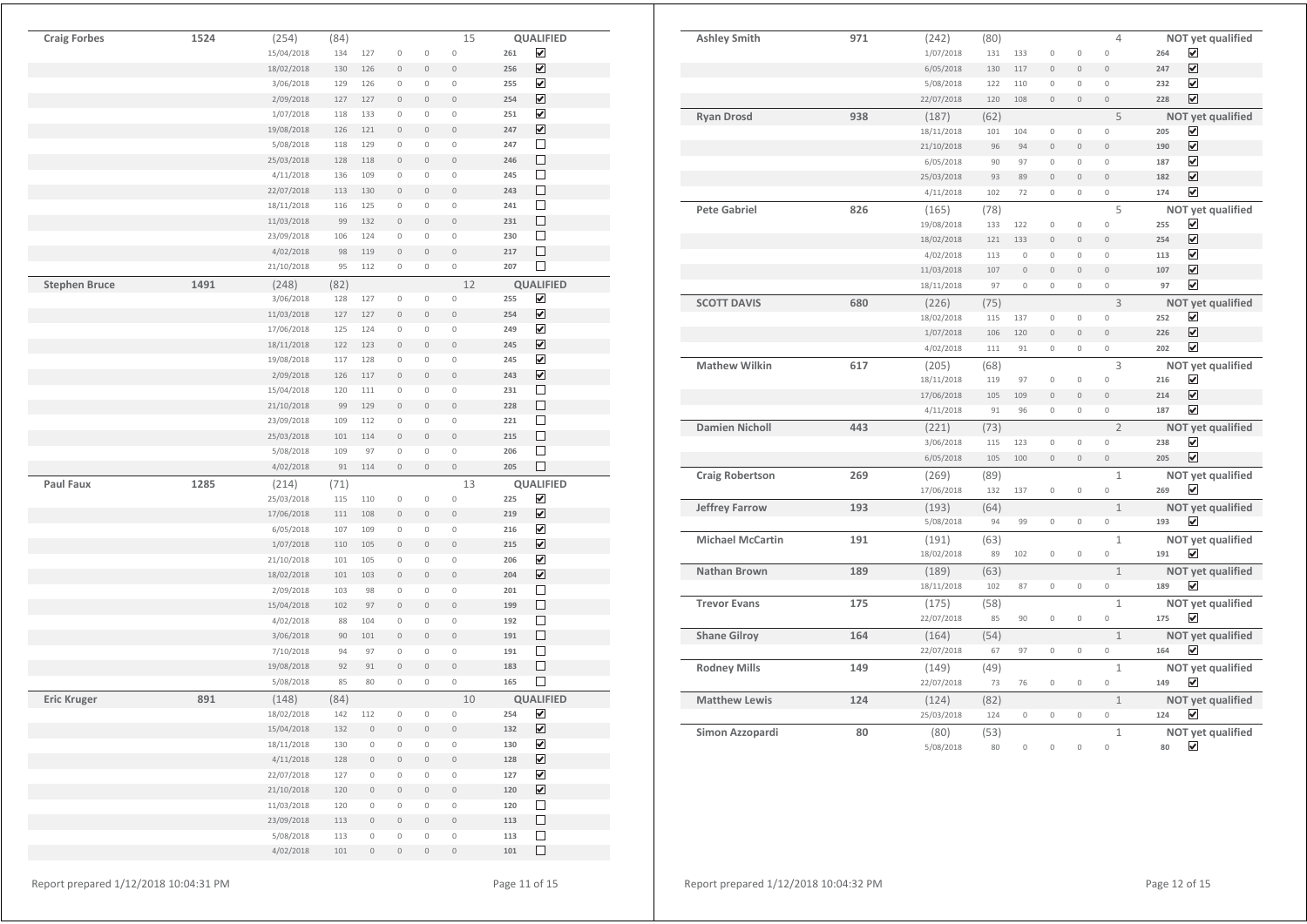| <b>FHC</b>               | Aggregate | (Average)  | (Strike Rate) |              |                     |                     | scoresheets:   |     |                         |
|--------------------------|-----------|------------|---------------|--------------|---------------------|---------------------|----------------|-----|-------------------------|
| <b>Julie Evans</b>       | 1687      | (281)      | (93)          |              |                     |                     | 14             |     | QUALIFIED               |
|                          |           | 23/09/2018 | 144           | 142          | 0                   | $\mathbb O$         | $\circ$        | 286 | ☑                       |
|                          |           | 19/08/2018 | 140           | 142          | $\mathbf 0$         | $\mathbb O$         | $\mathbf 0$    | 282 | ☑                       |
|                          |           | 7/10/2018  | 146           | 135          | 0                   | $\mathbb O$         | $\mathbf 0$    | 281 | $\overline{\mathbf{v}}$ |
|                          |           | 1/07/2018  | 142           | 139          | $\circ$             | $\mathbf 0$         | $\circ$        | 281 | ☑                       |
|                          |           | 17/06/2018 | 141           | 138          | $\mathbb O$         | $\mathbb O$         | $\mathbb O$    | 279 | ☑                       |
|                          |           | 2/09/2018  | 140           | 138          | $\circ$             | $\mathbf 0$         | $\mathbb O$    | 278 | ☑                       |
|                          |           | 21/10/2018 | 138           | 139          | $\mathbb O$         | $\mathbb O$         | $\mathbb O$    | 277 | □                       |
|                          |           | 4/11/2018  | 131           | 140          | $\overline{0}$      | $\mathbf{0}$        | $\theta$       | 271 | П                       |
|                          |           | 3/06/2018  | 128           | 140          | $\mathbb O$         | $\mathbf 0$         | $\mathbf 0$    | 268 | $\Box$                  |
|                          |           | 22/07/2018 | 135           | 129          | $\mathbf 0$         | $\mathbb O$         | $\mathbf 0$    | 264 | □                       |
|                          |           | 25/03/2018 | 117           | 135          | 0                   | 0                   | $\mathbb O$    | 252 | □                       |
|                          |           | 6/05/2018  | 128           | 121          | $\circ$             | $\circ$             | $\circ$        | 249 | $\Box$                  |
|                          |           | 11/03/2018 | 120           | 125          | $\mathbf 0$         | $\mathbb O$         | $\circ$        | 245 | $\Box$                  |
|                          |           | 15/04/2018 | 114           | 115          | $\circ$             | $\mathbb O$         | $\mathbf 0$    | 229 | $\Box$                  |
| <b>Donna Gilroy</b>      | 1580      | (263)      | (87)          |              |                     |                     | 8              |     | <b>QUALIFIED</b>        |
|                          |           | 22/07/2018 | 142           | 142          | $\mathbf 0$         | $\mathbb O$         | $\mathbf{0}$   | 284 | ☑                       |
|                          |           | 17/06/2018 | 143           | 138          | $\circ$             | $\mathbf 0$         | $\mathbf 0$    | 281 | ☑                       |
|                          |           | 5/08/2018  | 141           | 126          | $\overline{0}$      | $\mathbf 0$         | $\overline{0}$ | 267 | $\overline{\mathbf{v}}$ |
|                          |           | 3/06/2018  | 131           | 124          | $\mathbf 0$         | $\mathbf 0$         | $\mathbf 0$    | 255 | ☑                       |
|                          |           | 19/08/2018 | 140           | 108          | $\mathbb O$         | $\mathbb O$         | $\mathbf 0$    | 248 | $\overline{\mathbf{v}}$ |
|                          |           | 1/07/2018  | 110           | 135          | $\circ$             | $\mathbb O$         | $\mathbf 0$    | 245 | ☑                       |
|                          |           | 18/11/2018 | 116           | 114          | $\mathbb O$         | $\mathbb O$         | $\mathbb O$    | 230 | □                       |
|                          |           | 18/02/2018 | 105           | 108          | $\mathsf{O}\xspace$ | $\mathbb O$         | $\circ$        | 213 | $\Box$                  |
| <b>Yolandie Goodyear</b> | 855       | (142)      | (71)          |              |                     |                     | 11             |     | QUALIFIED               |
|                          |           | 18/02/2018 | 115           | 97           | $\mathbb O$         | $\,0\,$             | $\circ$        | 212 | ☑                       |
|                          |           | 19/08/2018 | 102           | 73           | $\circ$             | $\circ$             | $\circ$        | 175 | ☑                       |
|                          |           | 18/11/2018 | 121           | $\mathbf 0$  | $\mathbb O$         | $\,0\,$             | $\circ$        | 121 | ☑                       |
|                          |           | 4/11/2018  | 118           | $\mathbf 0$  | $\circ$             | $\mathbf 0$         | $\circ$        | 118 | $\overline{\mathbf{v}}$ |
|                          |           | 23/09/2018 | 116           | $\mathbb O$  | $\mathbb O$         | $\mathbb O$         | $\mathbf 0$    | 116 | ☑                       |
|                          |           | 21/10/2018 | 113           | $\mathbf 0$  | $\mathbf 0$         | $\mathbf{0}$        | $\theta$       | 113 | ☑                       |
|                          |           | 15/04/2018 | $\mathbb O$   | 112          | $\mathbb O$         | 0                   | $\mathbf 0$    | 112 | □                       |
|                          |           | 5/08/2018  | 107           | $\mathbf{0}$ | $\mathbf 0$         | $\mathbf 0$         | $\theta$       | 107 | $\Box$                  |
|                          |           | 4/02/2018  | 104           | $\circ$      | 0                   | 0                   | $\mathbf 0$    | 104 | П                       |
|                          |           | 11/03/2018 | 102           | $\mathbf 0$  | $\circ$             | $\mathbf 0$         | $\circ$        | 102 | $\Box$                  |
|                          |           | 22/07/2018 | 94            | $\mathbf 0$  | $\mathbb O$         | $\mathbf 0$         | $\mathbf{0}$   | 94  | □                       |
| <b>MBR</b>               | Aggregate | (Average)  | (Strike Rate) |              |                     |                     | scoresheets:   |     |                         |
| <b>Blaine Scarr</b>      | 1716      | (286)      | (95)          |              |                     |                     | 11             |     | QUALIFIED               |
|                          |           | 7/10/2018  | 146           | 144          | $\mathbb O$         | $\mathbb O$         | $\mathbb O$    | 290 | ☑                       |
|                          |           | 1/07/2018  | 140           | 148          | $\circ$             | $\mathbf 0$         | $\circ$        | 288 | ☑                       |
|                          |           | 18/11/2018 | 141           | 146          | 0                   | $\mathbb O$         | $\mathbf 0$    | 287 | $\overline{\mathbf{v}}$ |
|                          |           | 2/09/2018  | 140           | 144          | $\mathbf 0$         | $\mathbb O$         | $\mathbf 0$    | 284 | ☑                       |
|                          |           | 22/07/2018 | 140           | 144          | 0                   | $\mathbb O$         | $\mathbf 0$    | 284 | ☑                       |
|                          |           | 15/04/2018 | 141           | 142          | $\mathbf 0$         | $\mathsf{O}\xspace$ | $\circ$        | 283 | $\overline{\mathbf{v}}$ |
|                          |           | 6/05/2018  | 139           | 142          | $\mathbb O$         | $\mathbb O$         | $\mathbb O$    | 281 | □                       |
|                          |           | 18/02/2018 | 135           | 142          | $\mathbf 0$         | $\,0\,$             | $\circ$        | 277 | $\Box$                  |
|                          |           | 4/02/2018  | 126           | 132          | $\mathbf 0$         | $\mathbf 0$         | $\mathbf 0$    | 258 | □                       |
|                          |           | 11/03/2018 | 127           | 129          | $\overline{0}$      | $\overline{0}$      | $\theta$       | 256 | П                       |
|                          |           | 25/03/2018 | 127           | 129          | $\mathbf 0$         | $\mathbb O$         | $\mathbf 0$    | 256 | П                       |

| Nathan Brown         | 925       | (185)      | (61)          |             |                     |              | 5                   |     | NOT yet qualified       |
|----------------------|-----------|------------|---------------|-------------|---------------------|--------------|---------------------|-----|-------------------------|
|                      |           | 7/10/2018  | 83            | 120         | 0                   | $\,0\,$      | 0                   | 203 | ✔                       |
|                      |           | 23/09/2018 | 85            | 111         | $\circ$             | $\mathbf 0$  | $\circ$             | 196 | ☑                       |
|                      |           | 22/07/2018 | 85            | 99          | 0                   | $\mathbf 0$  | 0                   | 184 | ☑                       |
|                      |           | 2/09/2018  | 97            | 79          | $\mathsf{O}\xspace$ | $\mathbb O$  | $\circ$             | 176 | ☑                       |
|                      |           | 5/08/2018  | 74            | 92          | $\circ$             | $\mathbb O$  | $\circ$             | 166 | $\overline{\mathbf{v}}$ |
| <b>Trevor Evans</b>  | 483       | (241)      | (80)          |             |                     |              | $\overline{2}$      |     | NOT yet qualified       |
|                      |           | 21/10/2018 | 125           | 119         | $\mathsf{O}\xspace$ | $\mathbf 0$  | 0                   | 244 | ☑                       |
|                      |           | 4/11/2018  | 120           | 119         | $\mathsf{O}\xspace$ | $\,0\,$      | $\circ$             | 239 | ☑                       |
| <b>SCOTT DAVIS</b>   | 121       | (121)      | (80)          |             |                     |              | $\mathbf{1}$        |     | NOT yet qualified       |
|                      |           | 2/09/2018  | 121           | $\mathbb O$ | 0                   | $\mathbb O$  | 0                   | 121 | ☑                       |
| <b>FBR</b>           | Aggregate | (Average)  | (Strike Rate) |             |                     |              | scoresheets:        |     |                         |
| Debra Graham         | 753       | (188)      | (62)          |             |                     |              | 4                   |     | NOT yet qualified       |
|                      |           | 19/08/2018 | 109           | 113         | $\mathbf 0$         | $\mathbf 0$  | $\circ$             | 222 | ✔                       |
|                      |           | 2/09/2018  | 100           | 102         | $\mathbf 0$         | $\mathbb O$  | $\mathbf 0$         | 202 | ☑                       |
|                      |           | 1/07/2018  | 87            | 90          | 0                   | $\mathbf 0$  | $\circ$             | 177 | ☑                       |
|                      |           | 5/08/2018  | 64            | 88          | $\circ$             | $\mathbf 0$  | $\circ$             | 152 | $\overline{\mathbf{v}}$ |
| <b>MBO</b>           | Aggregate | (Average)  | (Strike Rate) |             |                     |              | scoresheets:        |     |                         |
| <b>Josh Radoll</b>   | 1676      | (279)      | (93)          |             |                     |              | 12                  |     | <b>QUALIFIED</b>        |
|                      |           | 18/11/2018 | 148           | 144         | $\mathbf 0$         | $\mathbf 0$  | $\mathbb O$         | 292 | ☑                       |
|                      |           | 1/07/2018  | 137           | 146         | $\mathbf 0$         | $\bf{0}$     | $\mathbf 0$         | 283 | ☑                       |
|                      |           | 4/11/2018  | 135           | 144         | $\mathsf{O}\xspace$ | $\mathbb O$  | $\mathbb O$         | 279 | ☑                       |
|                      |           | 4/02/2018  | 136           | 142         | $\overline{0}$      | $\mathbf{0}$ | $\overline{0}$      | 278 | $\overline{\mathbf{v}}$ |
|                      |           | 7/10/2018  | 138           | 139         | $\mathsf{O}\xspace$ | $\mathbb O$  | 0                   | 277 | ☑                       |
|                      |           | 23/09/2018 | 127           | 140         | $\mathbf 0$         | $\mathbb O$  | $\mathbb O$         | 267 | ☑                       |
|                      |           | 22/07/2018 | 132           | 135         | 0                   | $\mathbb O$  | 0                   | 267 | □                       |
|                      |           | 21/10/2018 | 132           | 134         | $\mathbf 0$         | $\mathbb O$  | $\mathbf 0$         | 266 | □                       |
|                      |           | 17/06/2018 | 121           | 136         | $\overline{0}$      | $\mathbb O$  | $\mathbb O$         | 257 | □                       |
|                      |           | 18/02/2018 | 117           | 139         | $\mathsf{O}\xspace$ | $\mathbb O$  | $\mathsf{O}\xspace$ | 256 | $\Box$                  |
|                      |           | 15/04/2018 | 119           | 133         | 0                   | $\mathbb O$  | 0                   | 252 | $\Box$                  |
|                      |           | 11/03/2018 | 117           | $\mathbb O$ | $\mathsf{O}\xspace$ | $\mathbf 0$  | $\mathbf 0$         | 117 | $\Box$                  |
| <b>Jason Sutton</b>  | 1579      | (263)      | (87)          |             |                     |              | 12                  |     | <b>QUALIFIED</b>        |
|                      |           | 18/02/2018 | 136           | 140         | 0                   | $\mathbb O$  | 0                   | 276 | $\overline{\mathbf{v}}$ |
|                      |           | 7/10/2018  | 134           | 139         | $\circ$             | $\mathbf 0$  | $\mathsf{O}\xspace$ | 273 | ☑                       |
|                      |           | 18/11/2018 | 136           | 132         | $\overline{0}$      | $\mathbb O$  | 0                   | 268 | ☑                       |
|                      |           | 23/09/2018 | 120           | 137         | $\mathsf{O}\xspace$ | $\mathbb O$  | $\mathsf{O}\xspace$ | 257 | ☑                       |
|                      |           | 11/03/2018 | 113           | 142         | 0                   | $\bf 0$      | 0                   | 255 | ☑                       |
|                      |           | 21/10/2018 | 122           | 128         | $\mathbf 0$         | $\mathbf 0$  | $\mathbf 0$         | 250 | ☑                       |
|                      |           | 4/11/2018  | 122           | 127         | $\mathsf{O}\xspace$ | $\mathbb O$  | 0                   | 249 | $\Box$                  |
|                      |           | 25/03/2018 | 115           | 131         | $\overline{0}$      | $\mathbf 0$  | $\circ$             | 246 | $\Box$                  |
|                      |           | 6/05/2018  | 113           | 133         | $\mathsf{O}\xspace$ | $\mathbb O$  | $\mathbb O$         | 246 | $\Box$                  |
|                      |           | 15/04/2018 | 106           | 131         | $\Omega$            | $\,0\,$      | $\mathbb O$         | 237 | □                       |
|                      |           | 4/02/2018  | 103           | 133         | $\Omega$            | $\mathbb O$  | $\overline{0}$      | 236 | П                       |
|                      |           | 5/08/2018  | 110           | 101         | $\mathbf 0$         | $\mathbf 0$  | $\circ$             | 211 | $\Box$                  |
| <b>Michael Firth</b> | 1475      | (245)      | (89)          |             |                     |              | $\overline{7}$      |     | QUALIFIED               |
|                      |           | 17/06/2018 | 137           | 136         | $\mathbb O$         | $\mathbb O$  | 0                   | 273 | ☑                       |
|                      |           | 1/07/2018  | 137           | 135         | $\bf{0}$            | $\mathbb O$  | $\mathsf{O}\xspace$ | 272 | $\overline{\mathbf{v}}$ |
|                      |           | 4/11/2018  | 134           | 136         | 0                   | $\mathbf 0$  | $\mathbf 0$         | 270 | ☑                       |
|                      |           | 11/03/2018 | 136           | 130         | $\mathbf 0$         | $\mathbb O$  | $\mathbf 0$         | 266 | $\blacktriangledown$    |
|                      |           | 18/11/2018 | 139           | 118         | $\Omega$            | $\mathbb O$  | $\mathbf 0$         | 257 | ☑                       |
|                      |           | 6/05/2018  | 137           | $\mathbf 0$ | $\overline{0}$      | $\mathbf 0$  | $\circ$             | 137 | ☑                       |
|                      |           | 15/04/2018 | 120           | $\mathbf 0$ | $\overline{0}$      | $\mathbf 0$  | $\overline{0}$      | 120 | $\Box$                  |